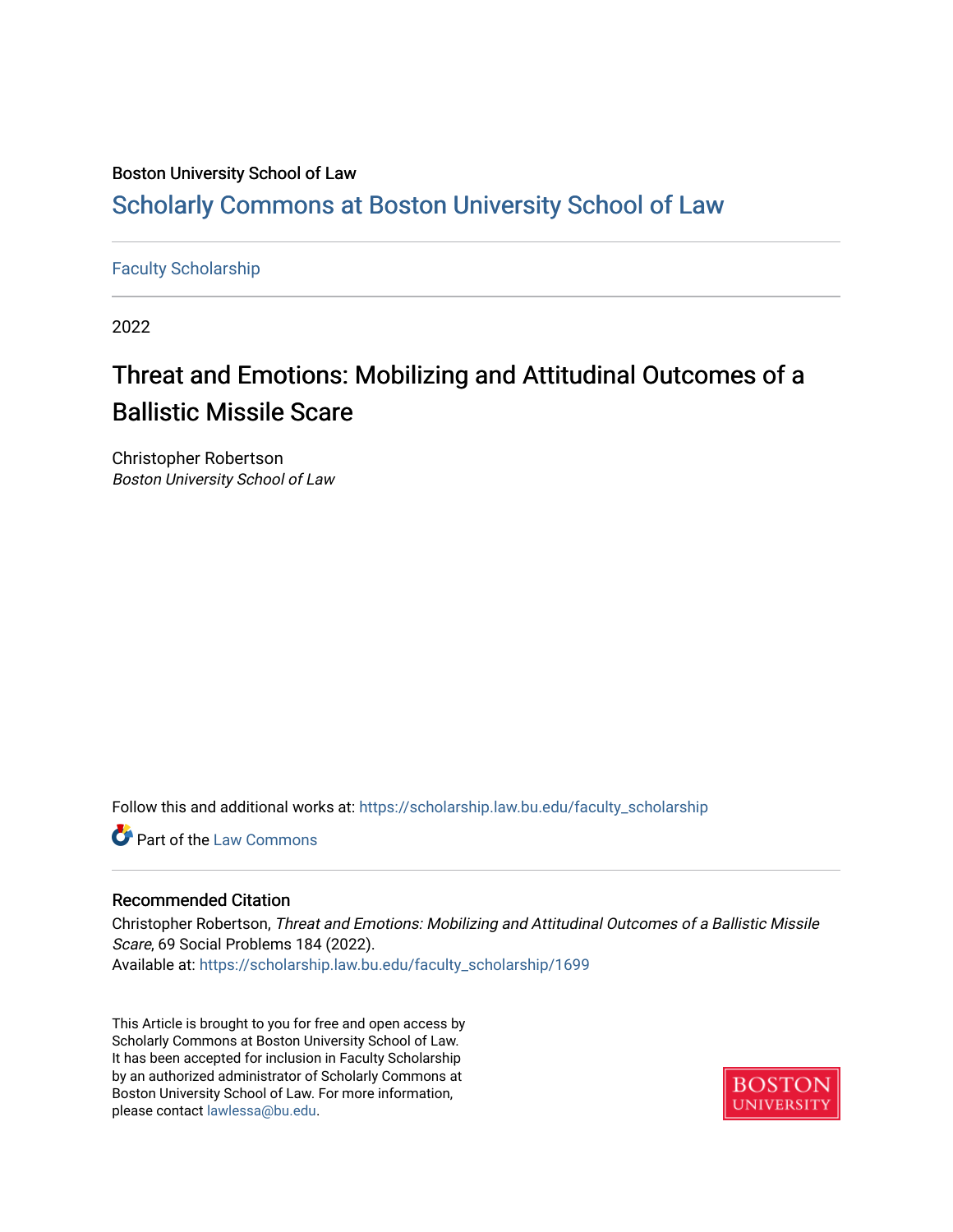# Threat and Emotions: Mobilizing and Attitudinal Outcomes of a Ballistic Missile Scare

Kelly Bergstrand  $\mathbf{D}^1$  and Christopher Robertson  $\mathbf{D}^2$ 

<sup>1</sup>University of Texas at Arlington and <sup>2</sup>Boston University

#### ABSTRACT

This study examines the false ballistic missile alert that occurred in Hawaii in 2018, which presented a unique opportunity for assessing the civic and mobilizing outcomes of a threat. In the days that followed the scare, we conducted an online experiment to investigate its effects on willingness to engage in activism and concerns about broader issues. Our results show that emotions serve as an important mechanism for channeling threat experiences into concern about specific causes. Those most emotionally affected by the missile scare in Hawaii thought it more important to engage in activities to control the spread of nuclear weapons, protect the environment, and address climate change, relative to a control group on the mainland. Both the intensity and type of emotion play a role. These results shed light on the role of threats and grievances in shaping concern about social and environmental issues. They also suggest that emotions may serve as a bridge that can connect personal, concrete, lived-experiences to more abstract, complex, or future-oriented issues and grievances.

KEYWORDS: threat; emotions; nuclear weapons; environment; social movements.

As threats go, few can rival a nuclear weapon. For people in Hawaii on January 13, 2018, such a threat became all too real when cell phones lit up with an emergency alert: "Ballistic missile threat inbound to Hawaii. Seek immediate shelter, this is not a drill." For the next 38 minutes, until an official notification was sent out correcting the false alert, at least some of the population in Hawaii believed that a nuclear missile that could annihilate them was on its way.

The ballistic missile crisis provides a unique case study for assessing and understanding threats. First, there was a fair amount of variation in what people thought about the missile crisis. Some slept through it, others believed it was fake, and still others took refuge in windowless spaces, believing the end was coming. Such variation provides an opportunity to examine nuances in how individuals experience the same threat differently and is valuable for understanding gradations in emotional reactions. Second, nuclear warfare is seen as distant, unlikely, or divorced from personal life, and potential solutions such as nuclear disarmament are viewed as complex, especially given that disarmament would involve international cooperation. Thus, believing that a nuclear weapon is inbound offers a rare

Please direct correspondence to the first author at the Department of Sociology and Anthropology, University of Texas at Arlington, 601 S. Nedderman Drive, Arlington, TX 76019; email: kelly.bergstrand@uta.edu.

V<sup>C</sup> The Author(s) 2020. Published by Oxford University Press on behalf of the Society for the Study of Social Problems. All rights reserved. For permissions, please e-mail: journals.permissions@oup.com. -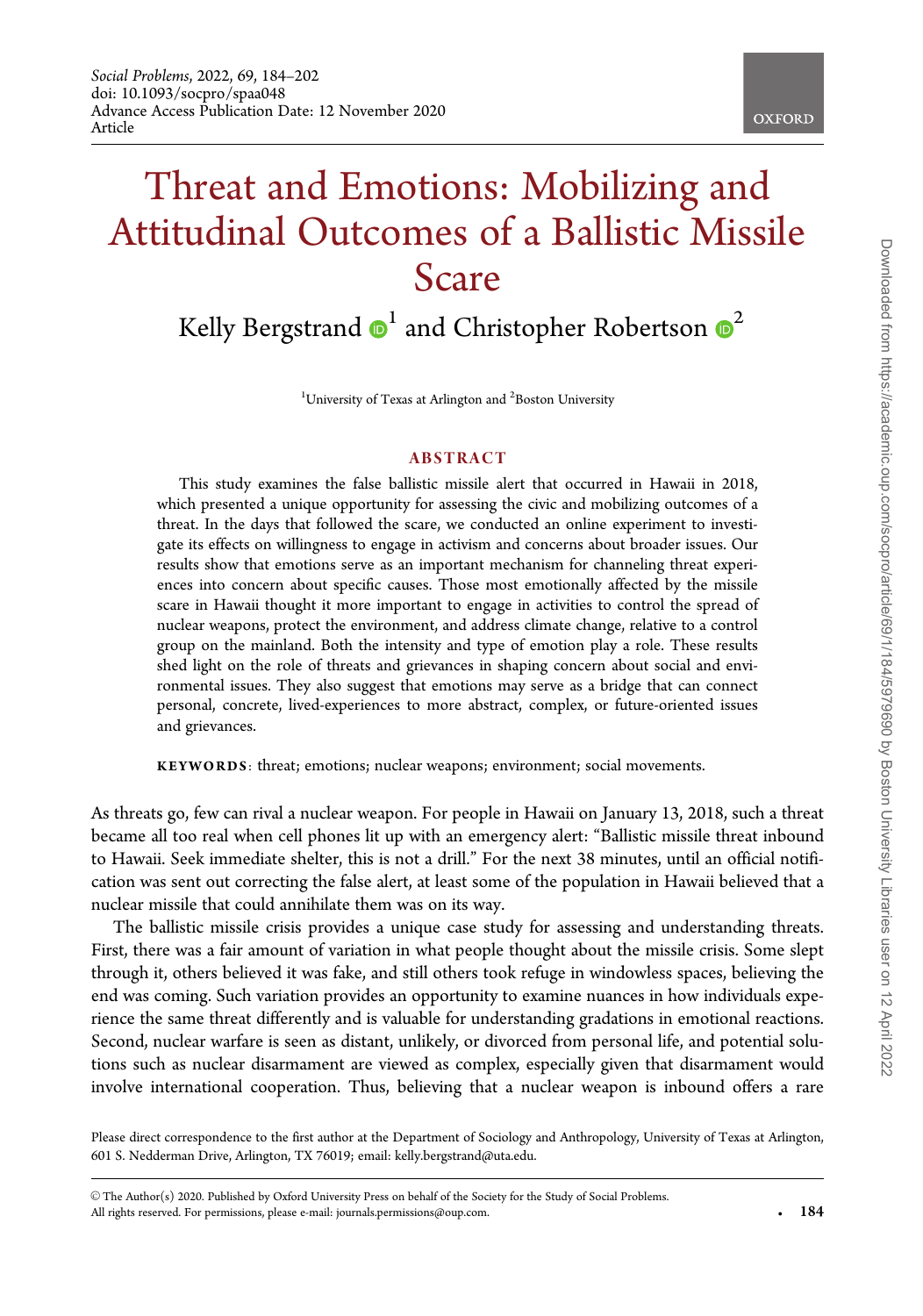chance to assess what happens when a normally abstract, complex grievance threatens to affect daily life in an immediate, concrete, and serious way. It provides an opportunity to examine how personal experience of a threat might change—or not—attitudes toward abstract or future-oriented grievances. Third, for those who study environmental problems, an incoming ballistic missile occupies an interesting niche in terms of threat classification. It is not what is typically conceived of as an environmental threat—such as industrial accidents or toxic contamination—yet still has sweeping environmental ramifications, allowing a chance to analyze the effects of a threat outside the environmental domain on environmental issues. This is particularly relevant for climate change, which poses many of the challenges of nuclear proliferation: it is viewed as abstract, complicated, distant from personal life, and requiring international coordination. Finally, this 2018 event presented a rare opportunity to study people's reactions to nuclear threats as they operate in the real-world. This is in contrast to most studies, which are limited to hypothetical scenarios, given that there are only two cases of nuclear warfare: Hiroshima and Nagasaki.

To understand threat experiences, we are particularly interested in how the type and intensity of emotions felt during the missile scare affected a range of outcomes. Despite their potential to inform processes underlying environmental action and attitudes, emotions are an understudied topic in environmental sociology (Norgaard 2011). In other fields, such as social movements, emotions have received more scholarly attention (Goodwin, Jasper, and Polletta 2001; Jasper 2018). However, while some emotions are well-studied and have been found to have mobilizing properties—such as anger and its variants—others have mixed results, and still others have been examined very little. In our study, we highlight two emotions in particular—fear and sadness. Fear is typically studied as fear of repression, such as fear of arrest by the authorities, and is seen as demobilizing (Smith 1996). Here, we can examine fear as a direct consequence of the threat itself, which may operate differently from fear through repression mechanisms. We predict it will be mobilizing rather than demobilizing. The second emotion is sadness—one that is rarely studied in the social movement literature. With the missile scare, people contemplated the loss of not just their own and loved ones' lives, but the total destruction of the natural world hit by the blast. This threat did not materialize, making the sadness (potentially) short-lived. What are the effects of such punctuated sadness? Both fear and sadness are common emotions experienced when people think of nuclear war (Fiske 1987), making the nature of the threat well-suited for investigating these two less oft studied emotions.

In the days that followed the ballistic missile scare, we recruited participants who were in Hawaii on the morning of the emergency alert to participate in an online experiment, and then contrasted responses with a control group selected from comparable states on the mainland. We sought to leverage this natural quasi-experiment to understand how being exposed to a threat might change hearts and minds, as well as a willingness to engage in political action. We also investigate whether messages of togetherness or division from admired leaders can influence attitudes or behavior. Overall, the results suggest that effects emerging from reactions to the crisis itself were far more influential than messaging attempts, which speaks to the power of such experiences. Specifically, we found that those most emotionally affected by the missile scare not only placed increased importance on activities to control the spread of nuclear weapons, but also on activities meant to protect the environment for future generations and to address climate change. Threat may serve as an emotional bridge that connects fears of environmental catastrophe in the present to more abstract, distant, or future environmental losses.

#### BACKGROUND

#### Case Study

In 2017, North Korea successfully tested a series of intermediate-range and intercontinental ballistic missiles, which can travel thousands of miles and are primarily designed to deliver nuclear warheads. The North Korean government then stated that it was capable of launching an intercontinental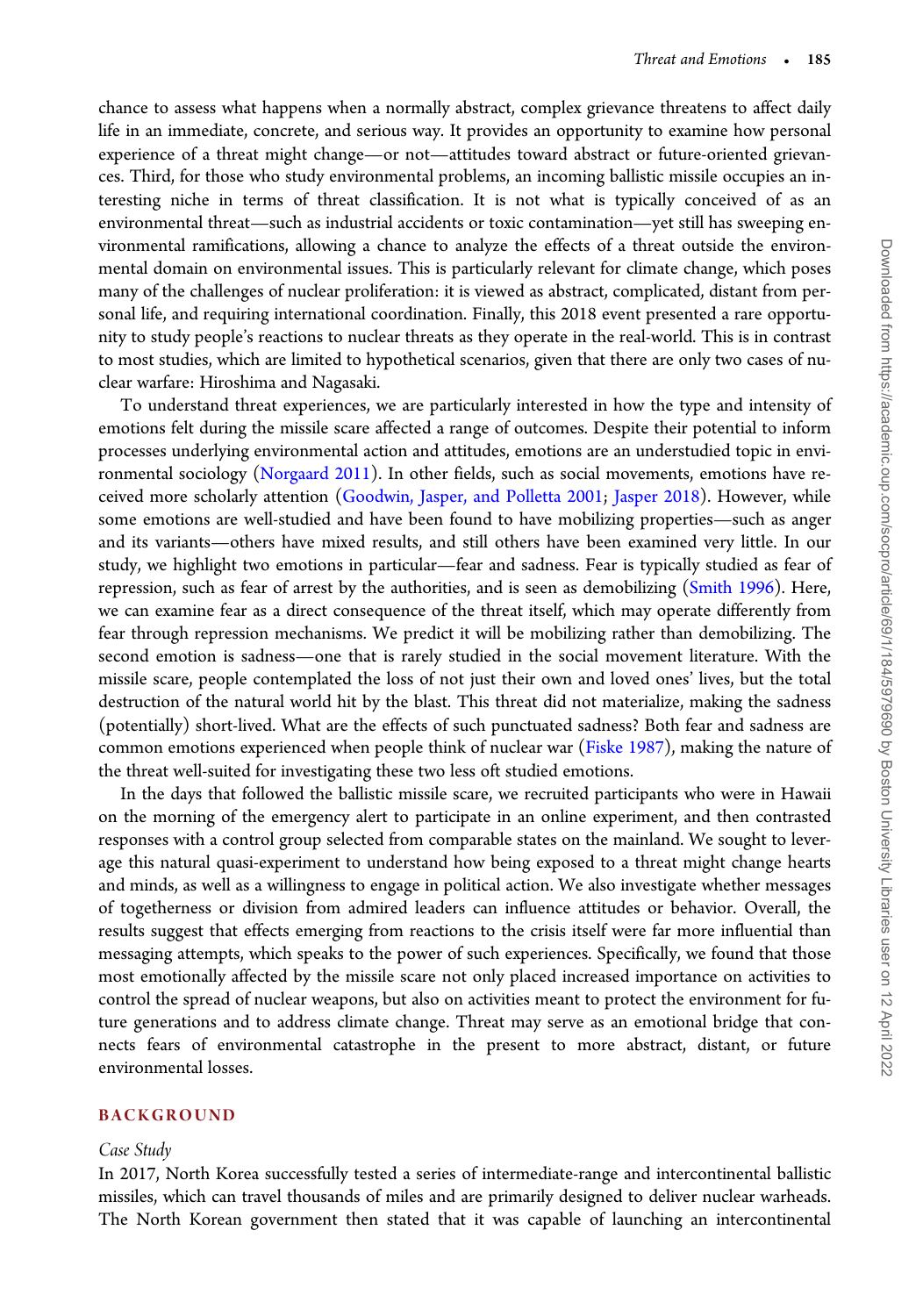ballistic missile that could carry a nuclear warhead to the United States (McCurry and Borger 2017). Guam, Alaska, and Hawaii are the closest targets. In response, officials for the Hawaii Emergency Management Agency worked on civil defense plans specifically designed to protect residents against a nuclear attack from North Korea. That summer they released official guidelines on how to survive a nuclear detonation—including warnings that the light from the blast can damage eyes, that those in range should seek a shelter, preferably, concrete, and that they should be prepared to stay sheltered for two weeks or until told otherwise (Hauser 2017). Then, the state dusted off the nuclear bomb warning sirens that still existed as relics from the Cold War; on December 1, these sirens were heard for the first time in Hawaii in over 20 years. If North Korea were to launch a missile, it would take less than 20 minutes to reach Hawaii. This means that if the sirens go off, the residents have a short window in which to make decisions and find shelter.

This series of events set the stage for the missile scare. On January 13, 2018, at 8:07 a.m., cell phones in Hawaii received this emergency alert in all capital letters: "BALLISTIC MISSILE THREAT INBOUND TO HAWAII. SEEK IMMEDIATE SHELTER. THIS IS NOT A DRILL". This was followed by longer alerts heard on television and radio stating that a civil danger warning had been issued for Hawaii:

The U.S. Pacific Command has detected a missile threat to Hawaii. A missile may impact on land or sea within minutes. THIS IS NOT A DRILL. If you are indoors, stay indoors. If you are outdoors, seek immediate shelter in a building. Remain indoors well away from windows. If you are driving, pull safely to the side of the road and seek shelter in a building or lay [sic] on the floor. We will announce when the threat has ended. THIS IS NOT A DRILL Take immediate action measures.

The official correction to the false alert was not sent out until 38 minutes later. This is well past the window during which action can be taken before the missile makes landfall.

The ballistic missile scare was a reminder of the seriousness of the specter of nuclear war, which has loomed for over fifty years but is rarely at the forefront of public conversation. Indeed, one survey found that nuclear war topped the list of what people most fear will put an end to humanity (Roper Center 2014). While people believe that nuclear war would be horrific, they also view it as somewhat unlikely and abstract, and do not think about or worry about nuclear war very often (Fiske 1987; Fiske, Pratto, and Pavelchak 1983). And even though the stakes are high, with the average person believing they will not survive a nuclear holocaust, in the end: "Most people do nothing" (Fiske 1987:210). That is, they do not write antinuclear letters to politicians or editors, sign petitions, or join or donate to organizations working on the issue; this is true in part because many believe there is little they can do to affect or avert nuclear war. Similarly, Lifton (1968) posits that there is a nuclearinduced psychic numbing effect that occurs when contemplating the sheer scale of the loss that occurs with nuclear annihilation. In the case of the ballistic missile crisis in Hawaii, however, the nuclear threat was impossible to ignore. In what ways does such a personal experience with a threat moving it from the abstract and distant to the concrete and personal— influence changes in attitudes and behaviors?

#### Focusing Events, Grievances, and Emotions

Sudden, dramatic events can direct both the attention of the general public and decision makers to a particular problem. Thomas Birkland lists the traits of such a focusing event as being sudden, relatively uncommon, harmful or potentially harmful, concentrated in a particular area, and known to policy makers and the public simultaneously (1998:54). Focusing events can influence agenda-setting in policy domains and increase mobilization, especially in arenas with well-organized advocacy coalitions that can use the event to press their case (Birkland 1998). Political players and advocacy groups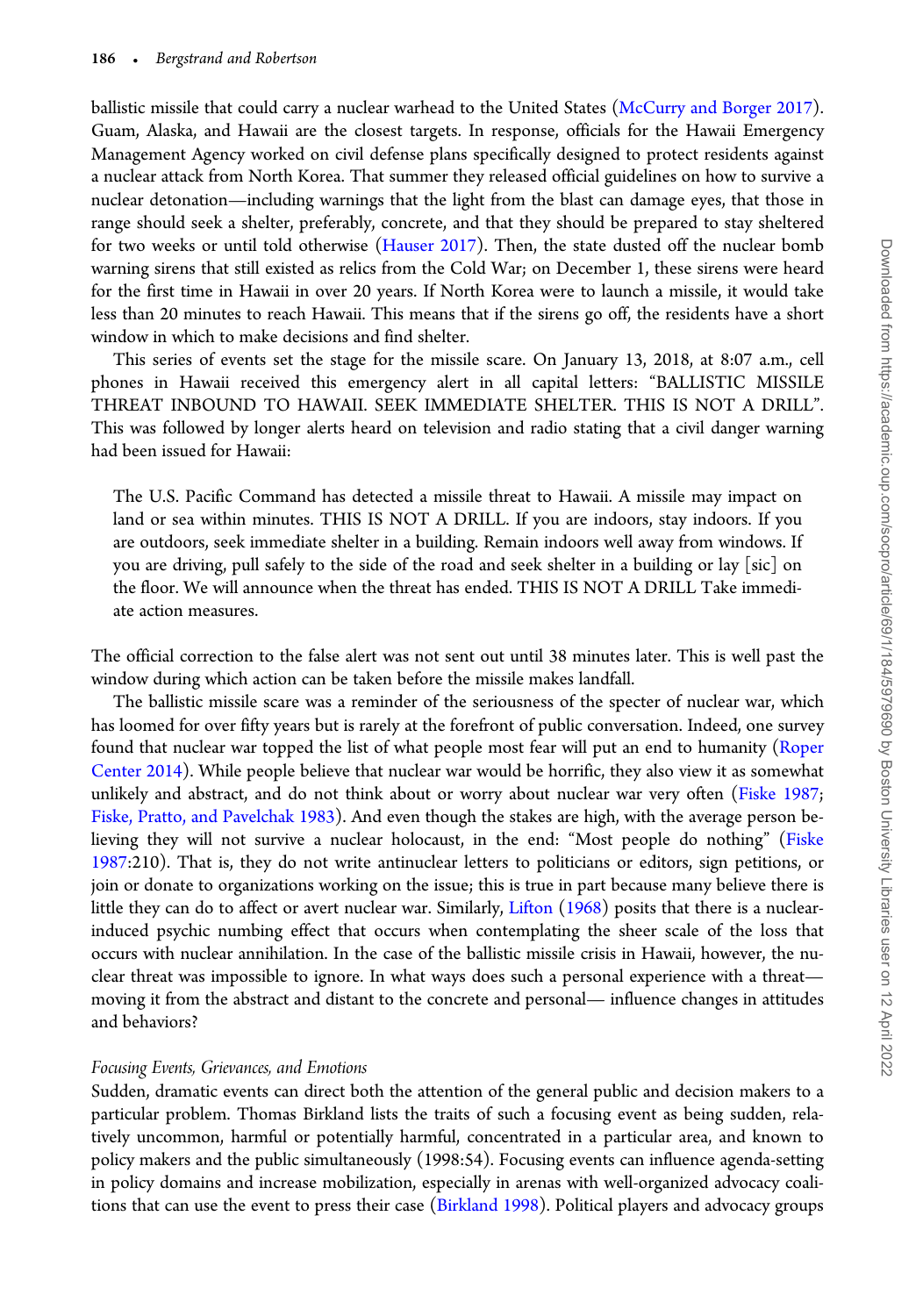point to the possibility that people can be guided in their reactions. Leaders may have the power to influence the perceptions of the larger population. Presidents, at least the popular ones, can affect public opinion (Page and Shapiro 1984; Page, Shapiro, and Dempsey 1987). Consequently, we also look at whether messaging effects, such as priming thoughts of divisiveness or togetherness, after a crisis can influence attitudes and behaviors.

Similar to the idea of focusing events, social movement scholarship assesses how suddenly imposed major grievances can inspire grassroots activism and protest, such as the case of the Three Mile Island nuclear reactor accident (Walsh 1981). Such dramatic disasters are one class of events that can constitute a moral shock, where people seek out political action to address an issue (Jasper 1997). Focusing events and moral shocks illustrate the power of dramatic grievances, but some grievances fail to resonate with the general public. As Snow and Benford (1988) found in their work on framing strategies, being able to resonate with the public or offer clear diagnoses of problems and plans for solutions is important for drawing attention and resources to a cause. For nuclear disarmament, organizers worked to add a sense of urgency (e.g., the doomsday clock) and to increase feelings of personal efficacy, but activists themselves sometimes admitted the frustrations of trying to effect change in a realm where, in the words of one, it "mainly has to come from the White House" (Benford 1993:206).

For such issues, where effects seem unreal and solutions complex, emotions may hold promise for bridging connections back to personal life and increasing resonance of the topic. Moral shocks are marked by an emotional reaction, such as anger, sadness, disgust, or disappointment (Jasper 2018). They can recruit newcomers to an issue or solidify existing commitments. Highlighting the role of emotions in these events is important given their relevance to mobilization more generally (Goodwin et al. 2001; Jasper 2011; Jasper 2018; Van Ness and Summers-Effler 2019). Social movement scholarship, however, tends to focus on some emotions more than others. Forms of anger, including moral outrage and righteous indignation, have been well-studied and are powerful mobilizers, motivating both recruitment and commitment to activism (Gamson 1992; Jasper 1997; Nepstad and Smith 2001). A few studies have examined sadness, such as those which look at how AIDS activism in lesbian and gay communities worked to transform feelings of grief into anger and action (Gould 2009). As the author notes, grief is a complex combination of many sentiments, including loss, depression, fear, anger, and dread, but sadness also plays a prominent role. Whittier (2001) too looks at grief in the child sexual abuse survivors' movement and finds that two main categories of emotions are displayed: the emotions of trauma, which includes grief, fear, shame, and helpless anger, and the emotions of resistance, which include pride, happiness, love, confidence, and righteous anger. Fear is typically seen as a demobilizing emotion that reduces political activity (Smith 1996), although intermediate levels of fear may increase mobilization (Azab and Santoro 2017). However, fear is usually studied in relation to repression—that is, fear of authorities' actions, such as arrest; or fear of peersanctioning if one engages in activism (Linden and Klandermans 2006; Smith 1996). This might operate quite differently from fear that stems from a threat or grievance, such as the fear of a nuclear weapon. Threats can evoke a known mobilizing emotion—anger—but they can also create fear. In such a scenario, fear could motivate political action.

Social movement scholars have found that threats and declines in economic or political power can increase activism (Almeida 2019; Caren, Gaby, and Herrold 2017; McVeigh 1999). Other scholars have specifically linked threats to emotions to better understand how they are transformed into action (Bray, Shriver, and Adams 2019). For example, Barberena, Jimenez, and Young (2014) examined the role of threats in the student walkouts for immigration issues, and found that defying authority transformed feelings of anxiety into exhilaration. The authors also found that prior to the walkouts, a general mood of uncertainty and anxiety telescoped into concrete fear of an immediate threat, helping to move participants from paralysis to action. Thus, experiencing threats directly may forge a personal connection to more abstract or distant issues and increase a desire to take action. Emotional experiences may add to the urgency, given the connections between emotions and political action. Based on scholarship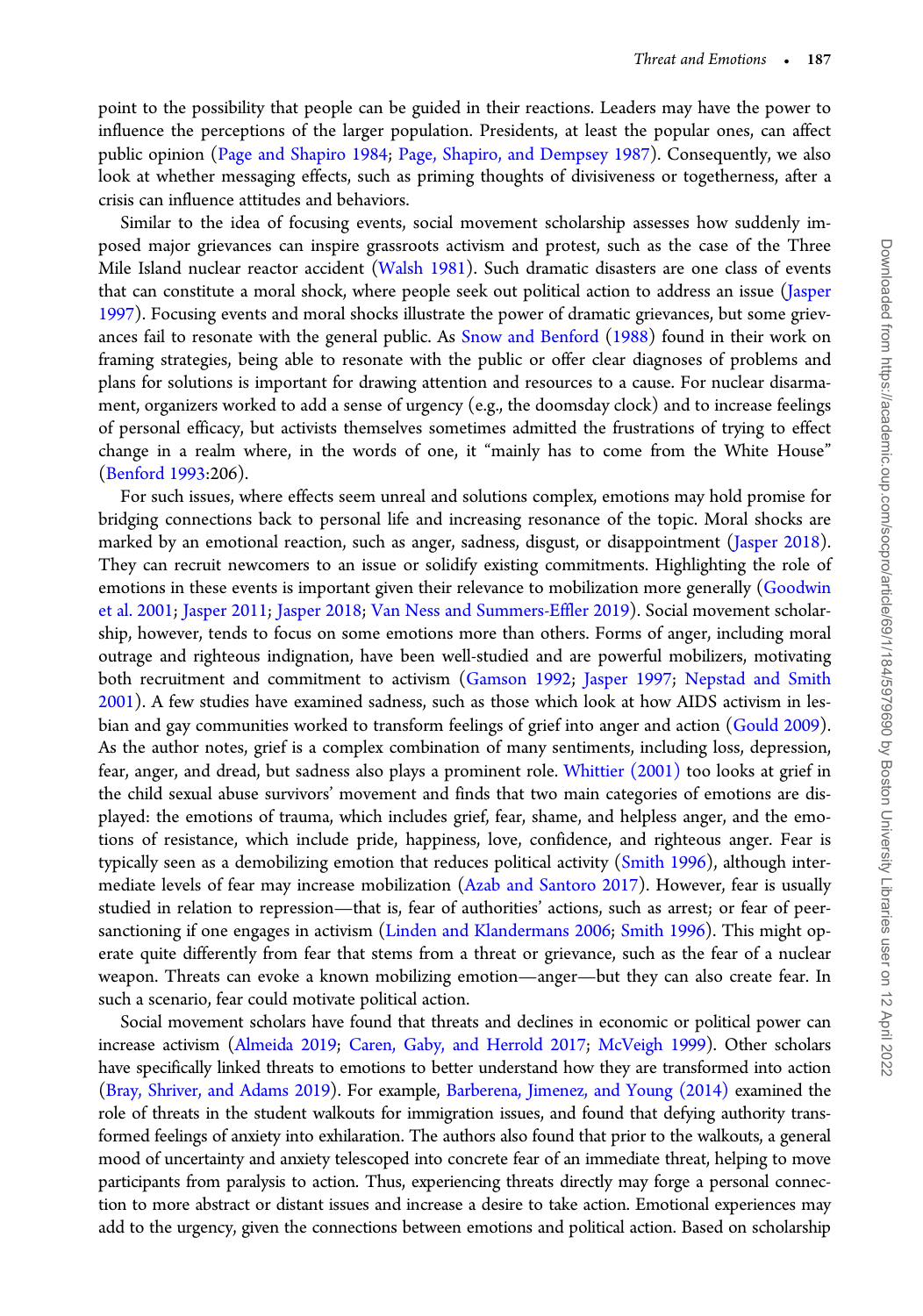on anger and activism, we would expect threats that evoke anger to trigger a willingness to engage in confrontation and political action. Anger encourages action, but it may discourage reflection, especially relative to more cautious emotions such as fear (Jasper 2018). It is possible that less arousing emotions, like sadness, may have effects outside of activism, such as spurring thought and reflection, which might be useful tools when drawing connections to abstract, future-oriented issues.

The study of emotions and their effect on attitudes and behaviors in the environmental realm is comparatively sparse, although interest in the topic is growing (Jacobson 2016; Lockie 2016). Emotions are important to understanding both inaction and action on environmental issues. In the domain of inaction, individuals may seek to avoid negative emotional reactions and interpersonal conflicts by not discussing environmental problems such as global climate change (Norgaard 2011). In the realm of action, being emotionally affected by an environmental threat, especially a large, humancaused disaster, can be a strong predictor of pro-environment political action, behavioral changes, and attitudinal shifts (Bergstrand and Mayer 2017). Consequently, we hypothesize the following:

H1: People in Hawaii will express more interest in activism, place higher importance on activities specifically related to the threat (reducing the spread of nuclear weapons), and believe it more important to engage in activities in related or forward-looking domains (such as protecting the environment and others), relative to the control group from the mainland.

H2: These effects will be stronger for those more emotionally affected by the crisis than for participants less emotionally affected by the missile scare, relative to the control group from the mainland.

#### METHODS, MEASURES, AND ANALYSIS

#### Participants

The main experimental effect of interest—the ballistic missile threat—leverages a real-world event, making this a natural experiment, although a quasi-experiment, given the lack of random assignment into experimental and control groups. In experiments, it is ideal to have people with similar traits in the treatment and control groups so that researchers can home in on the effects of the manipulation. To help minimize effects other than the threat, such as traits associated with the state of Hawaii, we used a state-based matching strategy when selecting participants for the control group. In particular, we paid attention to political orientation, since Hawaii leans liberal. We used a ranking of states' conservative or liberal leanings, produced by Gallup through a telephone survey of a random sample of 177,788 adults (Newport 2017). The closest matching states to Hawaii in term of political orientation were Oregon, California, Maryland, Rhode Island, and New Jersey. Ultimately, we selected Oregon and California to represent West Coast dynamics, which included the increased risk of experiencing a nuclear missile threat, and Rhode Island and New Jersey to mirror the small-state nature of Hawaii. Thus, our comparison group is a batch of participants pulled from these various locations (Comparison group  $N=253$ ; Hawaii  $N=131$ ; Total  $N=384$ ).

We provide data on the traits of participants in Hawaii and the control group in Table 1. The largest differences are that the control group is more white, female, and liberal than the experimental group; we control for these and other demographic traits in our models. Interestingly, many of the issues we examine—the environment, climate change, education, and nuclear weapon control—tend to be associated with leftist movements, suggesting that if bias exists, it would be to increase concern for these issues for the control group. That we find significant effects for those who experienced the missile crisis is a good indicator of the power of that threat.

Descriptive statistics. Participants were, on average, 41 years of age and had a median income in the \$50,000–\$59,999 range. A little more than half (55 percent) were female, and about half had children (51 percent). A slight majority of the participants were White, non-Latino (55 percent) although that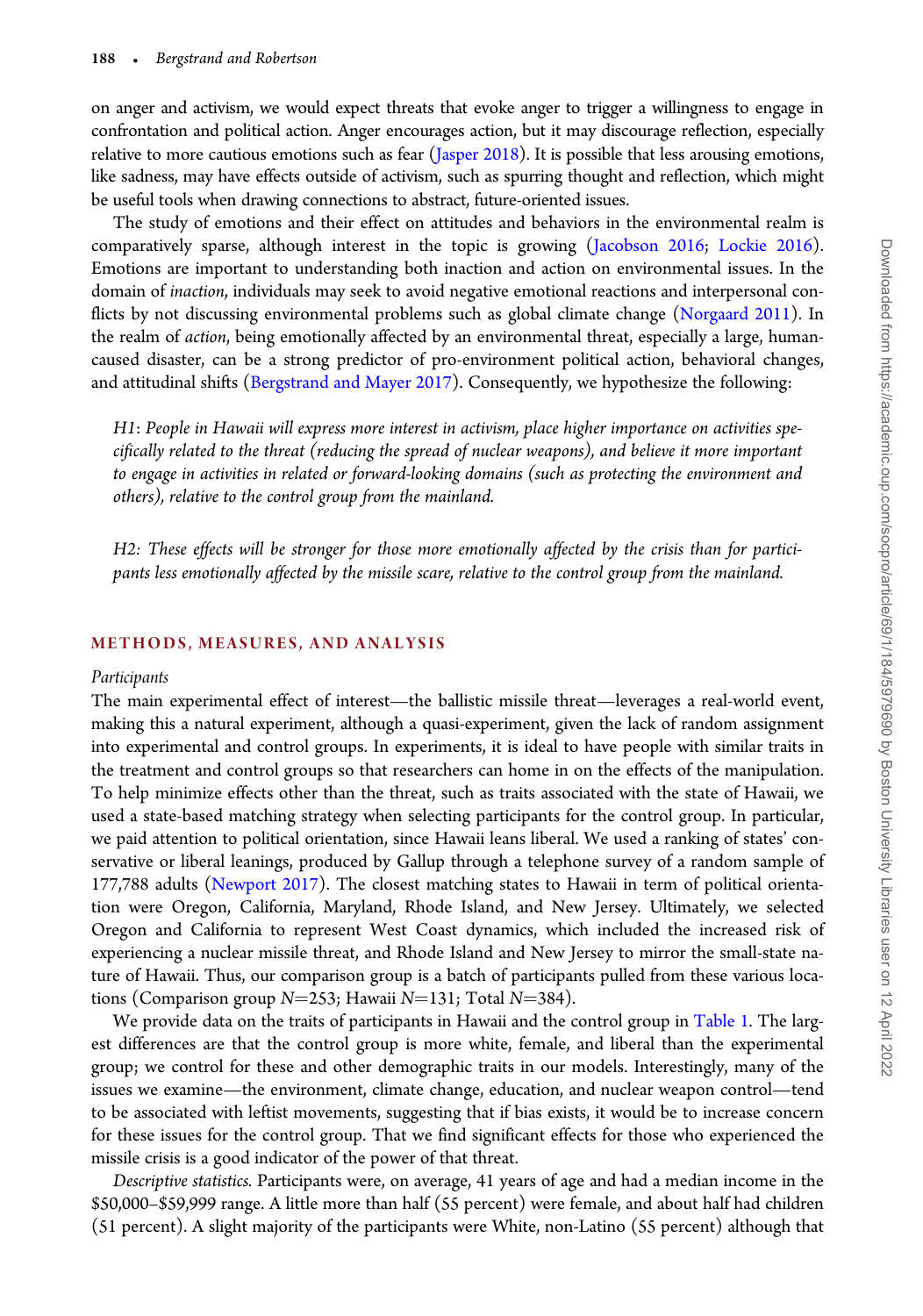|                                                   | Hawaii Mean (SD) or % | Control Group Mean (SD) or % |
|---------------------------------------------------|-----------------------|------------------------------|
| Age                                               | 44.79 (12.93)         | 39.55 (12.22)                |
| Female                                            | 50.38%                | 58.50%                       |
| Children                                          | 51.91%                | 50.59%                       |
| Married                                           | 47.33%                | 41.90%                       |
| White, non-Latino                                 | 25.95%                | 70.36%                       |
| Makes Less than \$50,000                          | 37.40%                | 44.66%                       |
| Associate Degree or Less                          | 53.44%                | 48.22%                       |
| Liberal                                           | 32.82%                | 45.85%                       |
| Moderate                                          | 43.51%                | 30.83%                       |
| Conservative                                      | 23.66%                | 23.32%                       |
| For Those in Hawaii during the Missile Scare      |                       |                              |
| Sought Shelter                                    | 32.00%                |                              |
| Worried about harm to people I care about         | 66.40%                |                              |
| Worried about harm to myself                      | 56.35%                |                              |
| Worried about my own death                        | 44.80%                |                              |
| Worried about the death of those I care about     | 62.70%                |                              |
| Tried to contact loved ones                       | 51.59%                |                              |
| Felt somewhat high to very high levels of emotion | 25.00%                |                              |
| Felt moderate levels of emotion                   | 19.53%                |                              |
| Felt no to low levels of emotion                  | 55.47%                |                              |

Table 1. Descriptive Traits of Participants and Actions Taken during the Missile Scare

proportion for those in Hawaii was much lower (26 percent), reflecting the high levels of racial and ethnic diversity in the state. In terms of politics, liberal skew is to be expected, given that Hawaii is liberal and we matched on liberal states, with the result that 41 percent of participants are or lean liberal, 35 percent are moderate, and 23 percent are or lean conservative. Of the participants in Hawaii, 25 percent felt somewhat high to very high levels of emotion, while 75 percent felt no to moderate levels of emotion in response to the missile crisis.

#### Data Collection

After learning of the Hawaii missile crisis on January 13, we designed and launched our experiment as soon as possible to capture effects of the event. Our earliest data were collected 33 hours after the event, and we stopped collecting data nine days after the event. Given that the power of experiencing a missile threat could wane over time, we also include a measure of time elapsed from the event in our models. We initially collected data through Amazon Mechanical Turk (MTurk) but found the data collection to be slow; not wanting to miss the window of the event, we then contracted with Survey Sampling International, LLC (SSI) to distribute our experiment online as well, beginning three days after the missile threat (SSI  $N=237$ ; MTurk  $N=147$ ). We include data from both research populations in our analysis, and we control for the source of the data in our models. We also included a check in our instrument, asking if the respondent had recently taken a similar survey that asked these questions (assuring them it would not affect eligibility); we dropped those that answered "yes" in our data analysis to ensure that participants did not take the experiment twice. On both platforms, we limited responses by IP address to target people in Hawaii or the four control states.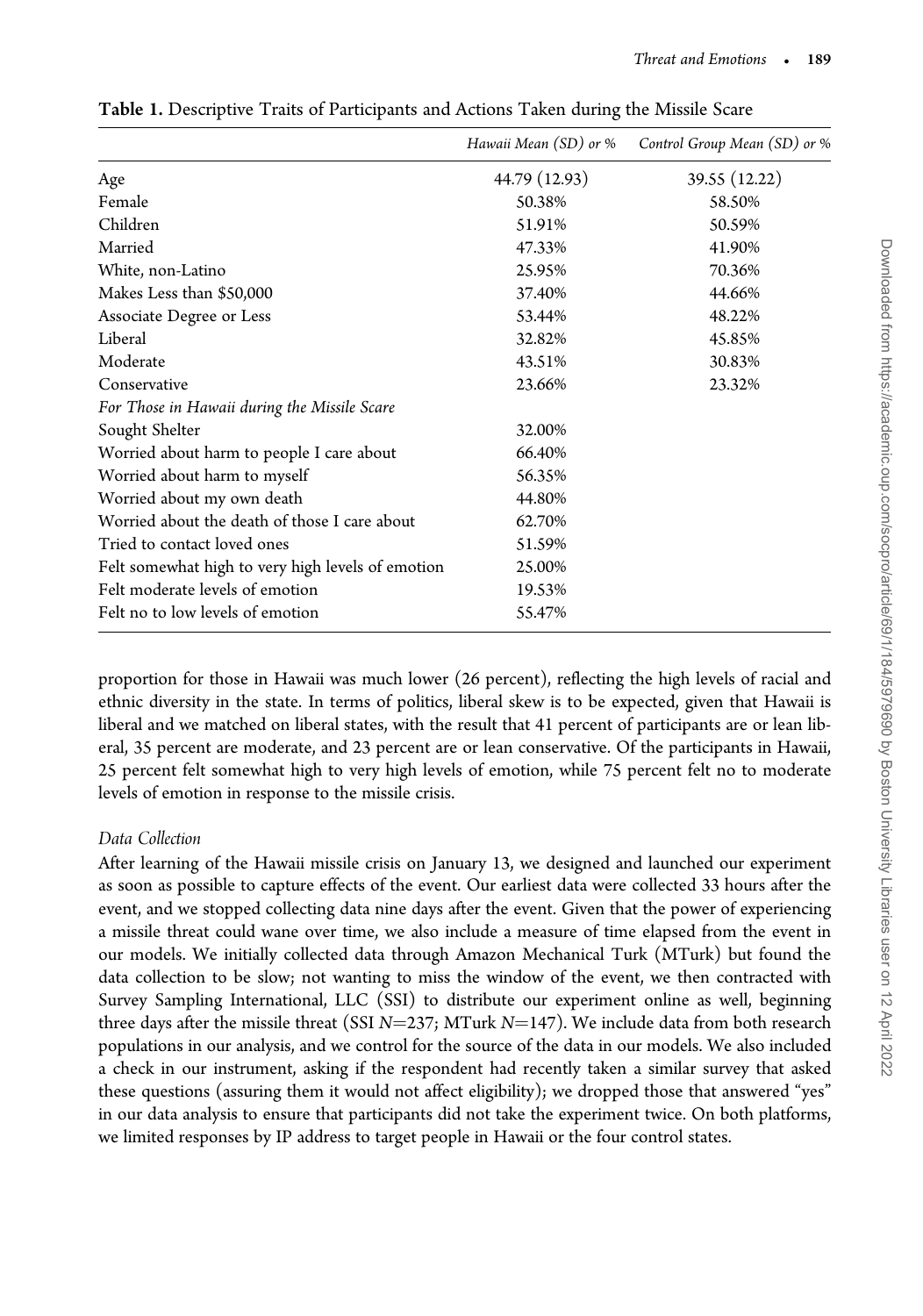#### Measures

After reading an informed consent page, the participants were told, "For research, it is sometimes helpful for us to get a sense of your daily routine, and how it may change. Please think back to what you were doing at about 8:00 a.m. on Saturday January 13, 2018 and write down exactly what you thought and experienced during the next 45 minutes, to the best of your recollection." This provided an opportunity for those in Hawaii to qualitatively explain their experiences and also served to make the event more salient by asking participants to relive that time period. After this prompt, participants were asked what state they were located in on Saturday January 13, 2018, and whether they had recently completed a similar survey that asked these questions. Next, they were randomly assigned to one of three conditions (control, togetherness, or divisive quotations—explained below). This was followed by a series of questions asking about activism, trust, future events, group equality, demographic controls, and the importance of engaging in issue-related activities. The instrument also asked several questions regarding jury scenarios, helping behaviors, personal lifestyle decisions (health and retirement), presidential approval, and a couple of open-ended questions (not included here for space reasons). At the end of the survey, participants were asked about the ballistic missile threat. For those in Hawaii, more detailed questions were asked about their reactions and actions taken during the missile scare.

Throughout the instrument we included checks to ensure the participants were paying attention, such as a grid question stating, "please mark 'somewhat willing' on this row," and we dropped any participants who failed the checks.

#### Experimental Conditions

Hawaii missile alert. For the threat condition we asked, "In which state were you in on Saturday January 13, 2018?" This served us slightly better to capture people who may have been traveling the day of the event than asking if they resided in Hawaii. Tourists in Hawaii did receive the alert on their cell phones. For participants in Hawaii, reactions from the missile alert ranged from not knowing about it at the time to thinking death was imminent. To capture this range, we used a measure asking participants if they were "emotionally affected by the missile situation," dividing those who were affected weakly  $(1=Not at all to 4=Moderate levels of emotion)$  from those affected more strongly  $(5=$  Somewhat high levels of emotion to 7=Very high levels of emotion), with both compared to the reference group of participants not in Hawaii. The results section offers richer description of the degrees to which people were affected (or not) by the missile alert.

For the emotion-specific analyses. If emotions were significant predictors of an outcome in the general models, we then ran additional models looking at the type of emotion. To do so, we asked, "To what extent, if at all, did you feel the following emotions immediately after receiving the missile alert notification yesterday?" Then participants were asked about each of the emotions of fear, sadness, anger, and shock. For each emotion type, these were then split into a strong emotional group  $(5=High)$ Levels and 6=Extremely High Levels), and a weak emotional group (1=Not At All, 2=Just a Little, 3=Low Levels and 4=Moderate Levels), with both compared to the reference group of participants not in Hawaii.

In addition to the natural quasi-experiment, we wanted to test whether messages from authority figures could sway reactions and responses and randomly assigned participants to one of three conditions. We chose two individuals most Americans think of as effective leaders: George Washington and Abraham Lincoln. We then selected quotations that either invoked war and divisiveness (Washington condition) or peace and togetherness (Lincoln condition). Participants were asked to select all the quotations that they thought were originally said by [Lincoln or Washington]; the act of selecting quotations was designed to keep them on task and participating, and correct answers were shown afterward to indicate that the respected leader indeed stated some of these sentiments. For the control condition, participants simply viewed wording that thanked them for their time so far.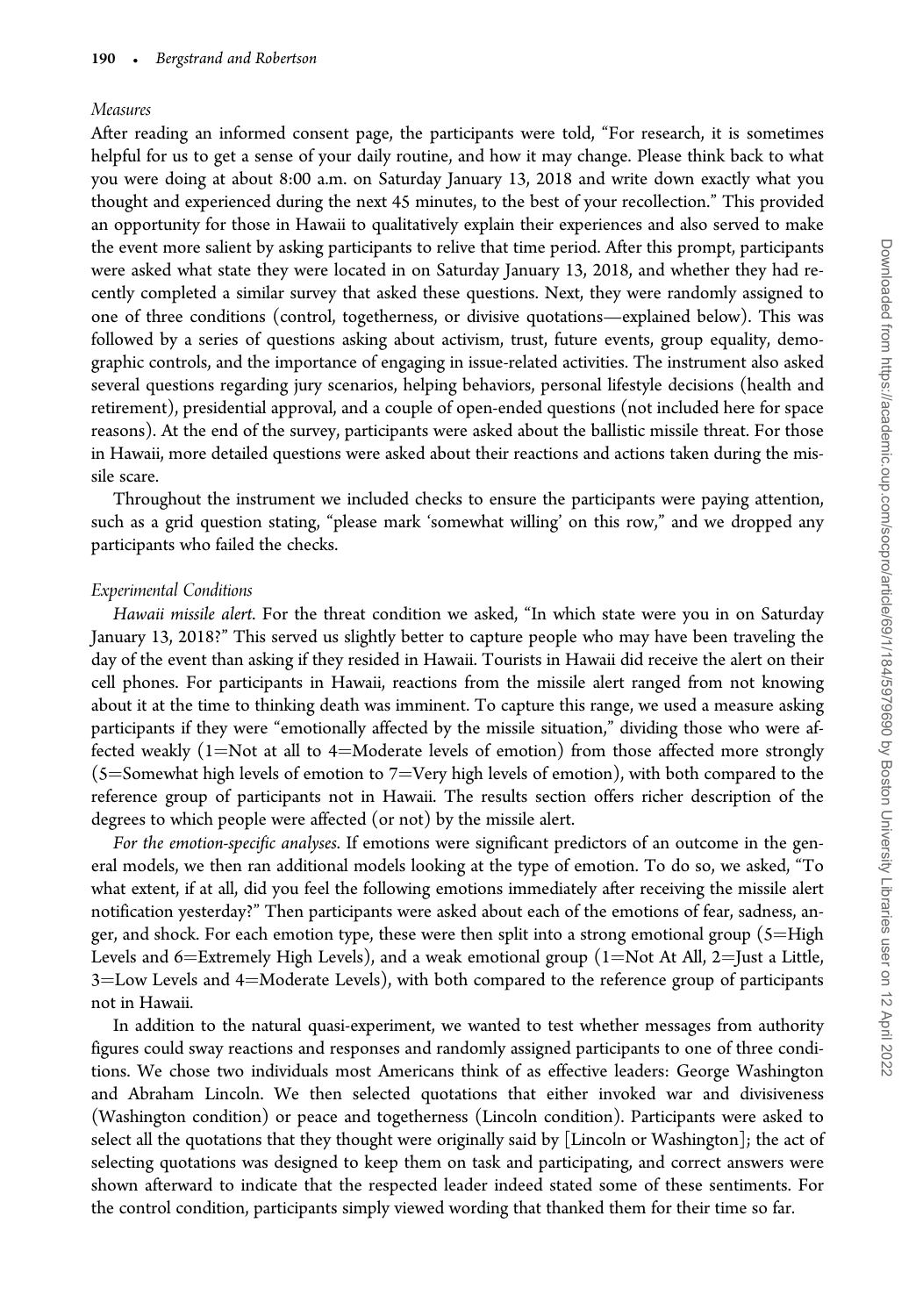#### Demographic and Control Variables

Basic demographics included age (in years), sex (1=Female; 0=Male), education (recoded to a 7 point scale where 1=Less than high school and 7=Professional (JD/MD) or doctoral degree); Race (recoded to 1=White, not Latino; 0=all other racial/ethnic categories); income (12 point scale where 1=less than \$10,000 and 12=\$150,000 or more); marital status (recoded to 1=Married; 0=all other categories); children (1=Yes; 0=No); and political orientation (7-point scale where 1=Very Liberal and 7=Very Conservative).

Two items assessed feelings toward others. Trust was measured through a modified question from the General Social Survey that had respondents select an answer on a scale between "you can't be too careful in dealing with people"  $(=1)$  and "most people can be trusted"  $(=7)$ . Opinions toward groups and equality came from five items selected from the social dominance orientation scale (Pratto et al. 1994) that assessed positive or negative reactions to statements such as, "Some groups of people are simply inferior to other groups," and "We would have fewer problems if we treated people more equally." The scale assesses beliefs about hierarchy or egalitarianism across groups in society. Items were reverse-coded as needed, then summed and averaged into a composite index (Cronbach's  $\alpha = .77$ ). Higher values indicate more support for egalitarianism.

Two items referred to the timing and mode of the survey. Data source refers to whether data were collected through Amazon Mechanical Turk or Survey Sampling International  $(SSI=1, MTurk=2)$ . Survey timing measures the number of hours that had passed since the missile alert was originally sent out and the time (date and hour) each survey was submitted.

#### Dependent Variables

We investigated several outcomes in our analyses regarding activism and issue-specific activities.

Activism. Participants were asked to imagine that someone knocked on their door and asked that they perform the following actions: sign a petition for an issue you care about; attend a peaceful protest for an issue you care about; or attend a disruptive protest for an issue you care about  $(1=Not at$ All Willing to 6=Extremely Willing). For the final model, items were summed and averaged into a composite measure of activism (Cronbach's  $\alpha = .73$ ).

Issue-specific activities. Participants were asked how important they thought it was to engage in the following activities: to invest in infrastructure for the country; to invest in education for the country; to protect the environment for future generations; to address climate change; and to control the spread of nuclear weapons (1=Not at All Important, 6=Extremely Important).

#### Analysis

Although we did not expect two-way interaction effects between the Hawaii and messaging conditions for activism or issue-related activities, we did test for them. We did not find significant interactions, nor did their addition improve model fit (model fit was evaluated using likelihood-ratio tests). Consequently, we do not include the interaction terms in our final models for those outcome variables. In the models, the reference group for the Hawaii strong emotions and Hawaii weak emotions conditions were participants not in Hawaii. The reference group for the messaging conditions was the control group receiving neither togetherness nor divisive prompts. We used OLS regression and list-wise deletion for any missing data, which was minimal (3 cases).

#### RESULTS

#### Qualitative Comments

Our primary experimental condition of interest was the ballistic missile alert in Hawaii. Respondents in Hawaii reported a variety of reactions to the alert—some slept through it while others ran for shelter. Specifically, when asked how they first found out about the inbound ballistic missile, 12.5 percent marked that at the time they did not know that it was happening. The alert occurred early in the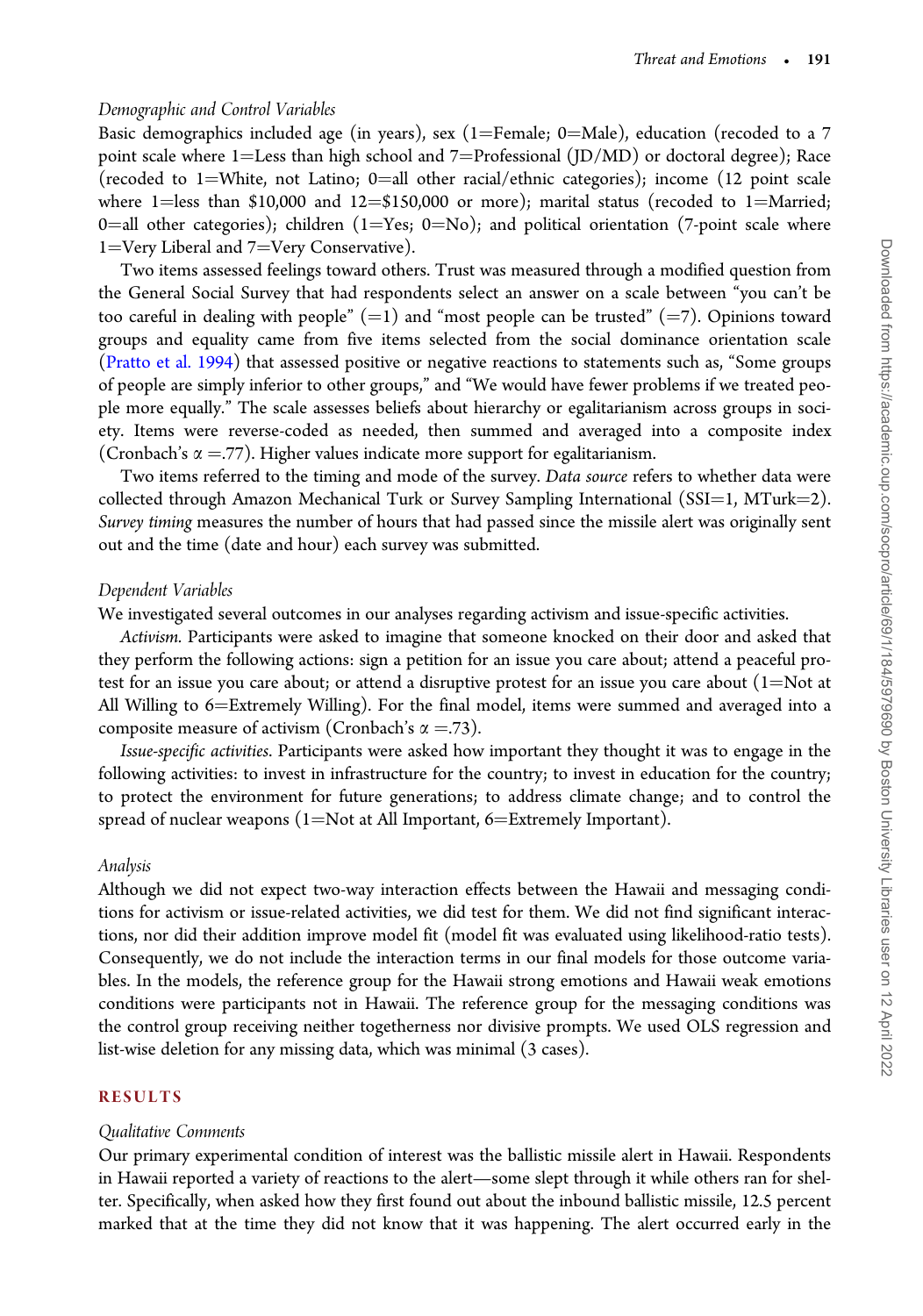morning and some were asleep when it was sent out. It is likely that more would have not known except that the emergency alarm on the cell phone woke people up. Some reported how jolting this was—to be sleeping one moment and then told the next that a ballistic missile was inbound and to seek immediate shelter.

The majority of the respondents in Hawaii (87.5 percent) heard about the inbound ballistic missile through the text message, a person told them, or they found out some other way, such as the news. For those who did know about the missile alert, there were gradations in the reactions. Some were able to leverage personal connections to quickly figure out that the missile threat was false; for example, one woman wrote that in response to the alert, "I then tried not to panic and tried to figure out what to do. I found out quickly that it was not real as my husband works for the police department. That took about 10 minutes to find out." Others were reassured by claims that it was false on the internet or social media. Some were unconcerned, either not believing it or thinking it was a mistake, such as one respondent who wrote, "I did not do much, I stayed home. I did not panic whatsoever." Others chose inaction for different reasons: "I didn't panic nor did I seek shelter. If a ballistic missile were to hit our island I think it would be devastating to stay alive after the initial blast."

For many others, however, this was quite disturbing, with 45 percent worrying they might die (see Table 1). One respondent wrote:

I was sleeping and woken up with the emergency alert saying that "missile is on the way and seek shelter and not a drill." I was terrified and immediately talked to my husband to see if it was real or not. We gather our dogs and some food and necessities and hid into our closet. We each called our family and also called our neighbor who is a firefighter to see if this warning was real or not and we tried to hide until we heard that the warning was false. We panicked and were in shock. Tears came down and I just didn't know what we were supposed to do at that time. We were so tired after that and we didn't do anything the whole day.

Many people tried to seek shelter, including about a third of our respondents. One described the situation as "mass hysteria," and another said she, "Looked outside, cars were zooming and honking, people were frantic. Gathered my family and shut everything tight and stayed away from all openings and prepared ourselves the best we could." A respondent working at Wal-Mart wrote that he "conferred with my manager so we could safely prepare our customers to shelter in a safe way. We began announcing via loudspeaker that a middle threat alert requires we shelter in the photos. We then began telling people in the parking lot about the threat." Another wrote that she "woke my children up and we ran to Walgreens to take shelter, since it's across the street from my house."

About two-thirds of our respondents worried about harm or death to people they cared about, and about half tried to contact loved ones. One woman wrote, "I was attempting to contact loved ones to verify their safety and location. And most importantly, to let them know that I loved them." Another respondent describes her family reaching out to her: "Father calls, his workplace has him in the basement of his building and hopes this is a false alarm."

Some even began planning what to do after the missile struck, such as one man who wrote, "I proceeded to find shelter at my home, and gather everything we needed to survive should we survive the blast. Nearly 40 minutes later we got notice that it was a false alarm and that there was no missile heading for Hawaii. Throughout the whole ordeal I had an adrenaline rush, and at the same time I was prepared to die." Another was worried about how to "save as much water without a tub." Even after receiving official notice of the error, people took some time to recover. One person wrote that after the confirmation of the false alert, "The next 45 minutes, I kept sitting and waited for my heart rate to return to normal."

The responses reveal differences in the intensity of the reaction, as well as in the extent and type of emotions experienced. One woman describes her experiences, noting multiple emotional states: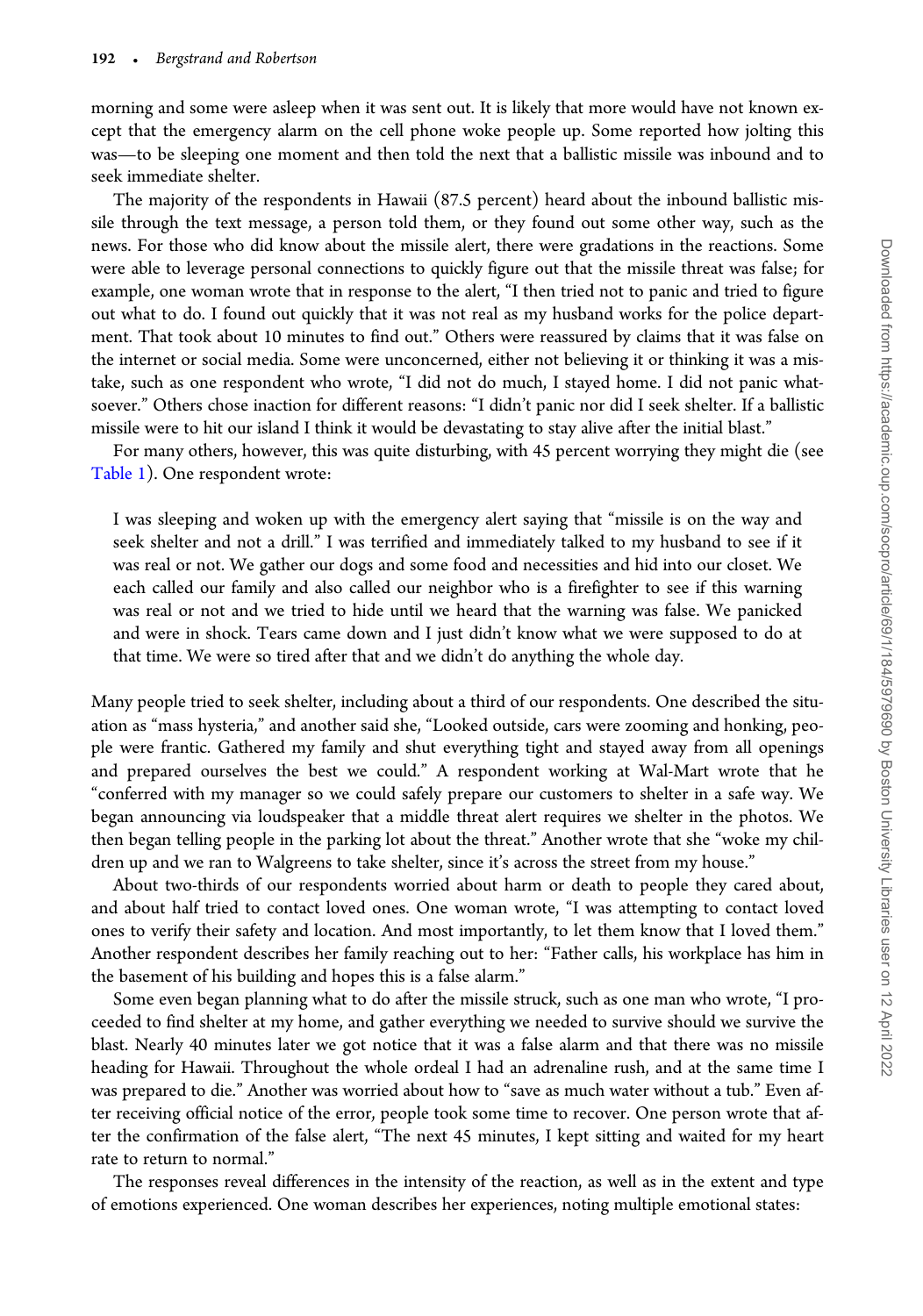I was sleeping, but around 8:08 a.m. I was woken up by the civil defense warning going off on my cell phone which was on top of the nightstand. The alarm said, "Ballistic missile was inbound to Hawaii. Seek immediate shelter. This is not a drill." I was naturally terrified. I ran into the living room and thankfully, my husband had returned home early from checking out the surf on the beach so we were together. We turned on the radio and the television to see what we could find out because we heard no warning sirens, however, the sirens weren't working on a previous drill test by the state so that fact didn't affect our panic. What did we do???? We tried to call our adult children in the mainland, but the cell phones were jammed at this point. I managed a 3 sentence private joint message to them on Facebook, mainly saying goodbye and sending our love. We jumped in the bathtub together which would have done nothing to protect us from a nuclear blast. We experienced shock, then fear, then anger that our lives were going to be ended in this way. It felt so surreal. Basically, we hugged each other. My husband said, "it's been a good run." It took 38 minutes for the state to send out a message that it was a mistake. We do not EVER want to go through that again.

Here, we see how both emotional intensity and different emotions—shock, fear, and anger—are interwoven throughout the experience. Emotions can also unfold as a process over time. Sometimes respondents noted that the experience was initially marked by fear but that this changed to anger once they learned it was a mistake. For example, one person wrote:

I was panicked frightened scared and thought I was going to die and had no further instruction until I believe 8:47 when we finally got another message on my phone saying it was a mistake then I was mad because it had taken so long for them to tell us and now I don't have trust in my state system for an emergency that's what I was doing.

One man too, noted the progression of emotions over time, in his case from concern to relief: "Thank goodness it was a false alarm but the emotions of feeling helpless and then feeling relieved was such a roller coaster of feelings."

Fear and shock appear often in responses and anger is also mentioned, although less frequently. However, respondents tended not to use the word "sad" or "sadness" in these open-ended responses, despite indicating the emotion on survey items. More often the sadness was suggested by the context, rather than being overtly stated. For instance, one person wrote, "I was in my office sitting at my computer. There was an alert on my phone and my thoughts were to call my daughter and tell her I loved her and that I would see her in the next world. I was feeling very lonely and scared." This image of sitting alone and in fear suggests an unspoken sense of sadness. Another respondent wrote, "Thought it was the end for us, anger, comradery, good byes..." This echoes the sentiment in previous examples of multiple emotions playing out in the event, but it also seems marked by a sense of sadness at the impending loss.

Given these gradations in the reactions, including that some did not even know about the missile alert, it is analytically helpful that we split participants in Hawaii into two groups based on whether they were deeply affected by the missile crisis (somewhat high levels of emotion to very high levels of emotion) from those less affected (no to moderate levels of emotion). This is necessary for our theoretical interest in emotions, but it also helps us zero in on the effects of the threat.

#### QUANTITATIVE RESULTS

#### The Ballistic Missile Threat, Emotions, and Issue Areas

The results show strong support for the idea that emotions were positively associated with a variety of outcomes. Participants in Hawaii who indicated that they experienced strong emotions during the ballistic missile threat were significantly more concerned about the environment, climate change, and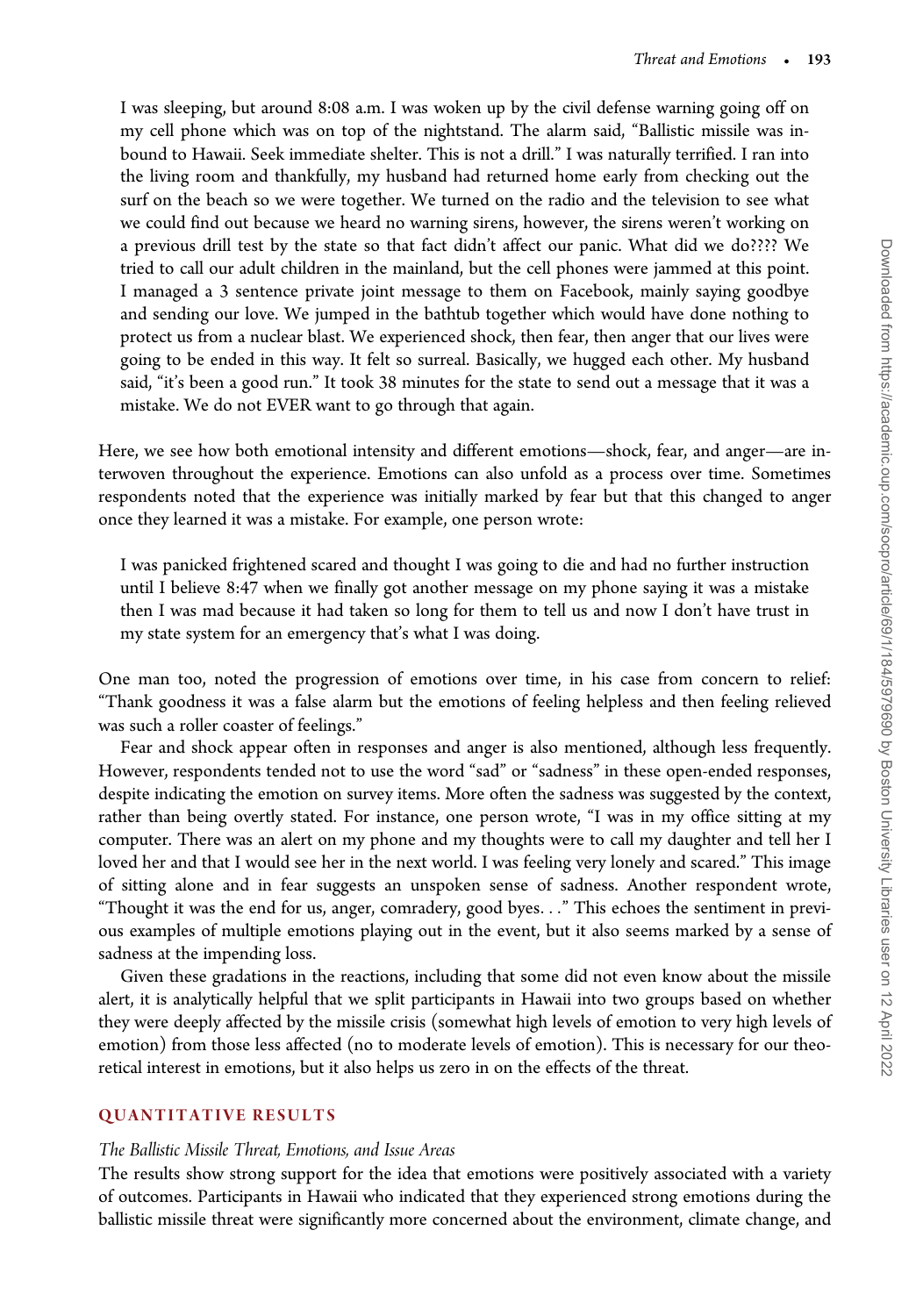|                                            |          | Model 2:       |         | Model 3:                                |                                                  | Model 4:                                                    |                        | Model S:                                                                                                                                                                                                                                                                                                                      |                                     | Model 6:                                               |                                                                                      |
|--------------------------------------------|----------|----------------|---------|-----------------------------------------|--------------------------------------------------|-------------------------------------------------------------|------------------------|-------------------------------------------------------------------------------------------------------------------------------------------------------------------------------------------------------------------------------------------------------------------------------------------------------------------------------|-------------------------------------|--------------------------------------------------------|--------------------------------------------------------------------------------------|
|                                            | Activism | Infrastructure |         | Education                               |                                                  | Environment                                                 |                        | Climate Change                                                                                                                                                                                                                                                                                                                |                                     | Nuclear Weapons                                        |                                                                                      |
| $-0.114$<br>HI Emot. Strong                | (0.218)  | $-0.158$       | 0.265   | 0.288                                   | 0.237                                            | $0.549*$                                                    | 0.216                  | $0.520*$                                                                                                                                                                                                                                                                                                                      | 0.249                               | $0.857***$                                             | (0.232)                                                                              |
| $-0.043$<br>HI Emot. Weak                  | (0.164)  | $-0.263$       | (0.200) | $-0.105$                                |                                                  | 0.094                                                       | (0.163)                | 0.040                                                                                                                                                                                                                                                                                                                         | (0.187)                             | $0.324 +$                                              |                                                                                      |
| $0.100$<br>$0.281*$<br><b>Logetherness</b> | (0.136)  | 0.049          | 0.166   | $-0.117$                                | $(0.178)$<br>$(0.148)$<br>$(0.146)$<br>$(0.005)$ | 0.035                                                       | (0.135)                | $-0.044$                                                                                                                                                                                                                                                                                                                      | (0.155)                             | 0.088                                                  | $\begin{array}{c} (0.175)\ (0.145)\ (0.143)\ (0.005)\ (0.024)\ (0.124)\ \end{array}$ |
| <b>Jivisiveness</b>                        | (0.134)  | 0.076          | (0.164) | $-0.079$                                |                                                  | $-0.018$                                                    | (0.134)                |                                                                                                                                                                                                                                                                                                                               | $(0.154)$<br>$(0.006)$              | 0.014                                                  |                                                                                      |
| $-0.022***$<br>Age                         | (0.005)  | $0.017***$     | (0.006) | $-0.005$                                |                                                  |                                                             | (0.005)                |                                                                                                                                                                                                                                                                                                                               |                                     |                                                        |                                                                                      |
| 0.148<br>Sex                               | (0.117)  | $-0.251 +$     | (0.142) | $-0.027$<br>0.080<br>0.212***<br>0.094+ | (0.127)                                          | $-0.012$ *<br>0.249*<br>0.244+<br>0.077+<br>0.077+<br>0.021 | (0.116)                | $\begin{array}{r} 13^* \\ -0.013^* \\ 0.279^* \\ 0.156 \\ -0.44^{**} \\ 0.11^* \\ -0.034 \\ -0.034 \\ -0.034 \\ -0.005 \\ -0.001 \\ -0.001 \\ -0.001 \\ -0.001 \\ -0.001 \\ -0.001 \\ -0.001 \\ -0.001 \\ -0.001 \\ -0.001 \\ -0.001 \\ -0.001 \\ -0.001 \\ -0.001 \\ -0.001 \\ -0.001 \\ -0.001 \\ -0.001 \\ -0.001 \\ -0.0$ | (0.133)                             | $\begin{array}{c} 0.005 \\ 0.187 \\ 0.122 \end{array}$ |                                                                                      |
| 0.164<br>Race                              | (0.127)  | 0.009          | (0.155) |                                         | (0.139)                                          |                                                             | (0.127)                |                                                                                                                                                                                                                                                                                                                               | (0.145)                             |                                                        |                                                                                      |
| $-0.244***$<br>Politics                    | (0.039)  | $-0.114*$      | (0.048) |                                         | (0.043)                                          |                                                             |                        |                                                                                                                                                                                                                                                                                                                               | (0.045)                             | $-0.087^*$                                             |                                                                                      |
| 0.008<br>Education                         | (0.044)  | $0.135*$       | (0.054) |                                         | (0.048)                                          |                                                             | $(0.039)$<br>$(0.044)$ |                                                                                                                                                                                                                                                                                                                               | (0.051)                             |                                                        | $(0.042)$<br>$(0.047)$                                                               |
| $-0.015$<br>Income                         | (0.018)  | 0.030          | (0.022) | 0.021                                   | (0.020)                                          |                                                             | (0.018)                |                                                                                                                                                                                                                                                                                                                               | (0.021)                             | $0.056$<br>$0.044*$                                    | (0.019)                                                                              |
| $-0.126$<br>Married                        | (0.134)  | 0.096          | 0.164   | $-0.020$                                | $(0.146)$<br>$(0.149)$                           | $-0.097$                                                    | (0.134)                |                                                                                                                                                                                                                                                                                                                               |                                     | $-0.309*$                                              | $(0.143)$<br>$(0.146)$                                                               |
| $0.519***$<br>Children                     | (0.137)  | 0.010          | 0.167   | $0.459***$                              |                                                  | $0.415***$                                                  | (0.136)                |                                                                                                                                                                                                                                                                                                                               | $(0.153)$<br>$(0.156)$<br>$(0.046)$ | $0.351*$                                               |                                                                                      |
| $0.131***$<br>Trust                        | (0.040)  | 0.076          | (0.049) | $0.085 +$                               | (0.043)                                          | $-0.026$                                                    | (0.040)                |                                                                                                                                                                                                                                                                                                                               |                                     | $-0.009$                                               | (0.043)                                                                              |
| $0.150**$<br>Group Equality                | (0.055)  | $0.154*$       | 0.067   | $0.331***$                              | (0.060)                                          | $0.321***$                                                  | (0.055)                | $0.371***$                                                                                                                                                                                                                                                                                                                    | 0.063                               | $0.301***$                                             | (0.059)                                                                              |
| $-0.001$<br>Survey Time                    | (0.002)  | 0.002          | 0.002   | 0.002                                   | (0.002)                                          | 0.002                                                       | 0.002                  | 0.002                                                                                                                                                                                                                                                                                                                         | 0.002                               | $-0.002$                                               | (0.002)                                                                              |
| $-0.482***$<br>Data Source                 | (0.132)  | 0.003          | 0.161   | 0.105                                   | (0.144)                                          | 0.090                                                       | 0.132                  | 0.202                                                                                                                                                                                                                                                                                                                         | 0.151                               | $-0.159$                                               | 0.141                                                                                |
| $3.74***$<br>Constant                      | 0.565    | $1.795***$     | 0.688)  | $2.241***$                              | (0.615)                                          | 3.749***                                                    | 0.562)                 | $3.907***$                                                                                                                                                                                                                                                                                                                    | 0.645                               | $2.993***$                                             | (0.602)                                                                              |
|                                            | 381      | 381            |         | 381                                     |                                                  | 381                                                         |                        | 381                                                                                                                                                                                                                                                                                                                           |                                     | 381                                                    |                                                                                      |
|                                            | 0.258    | 0.088          |         | 0.212                                   |                                                  | 0.313                                                       |                        | 0.375                                                                                                                                                                                                                                                                                                                         |                                     | 0.137                                                  |                                                                                      |

Table 2. Results from Regression Models Predicting Activism Willingness and the Importance of Issue-specific Activities Table 2. Results from Regression Models Predicting Activism Willingness and the Importance of Issue-specific Activities

194 -Bergstrand and Robertson

> Downloaded from https://academic.oup.com/socpro/article/69/1/184/5979690 by Boston University Libraries user on 12 April 2022 Downloaded from https://academic.oup.com/socpro/article/69/1/184/5979690 by Boston University Libraries user on 12 April 2022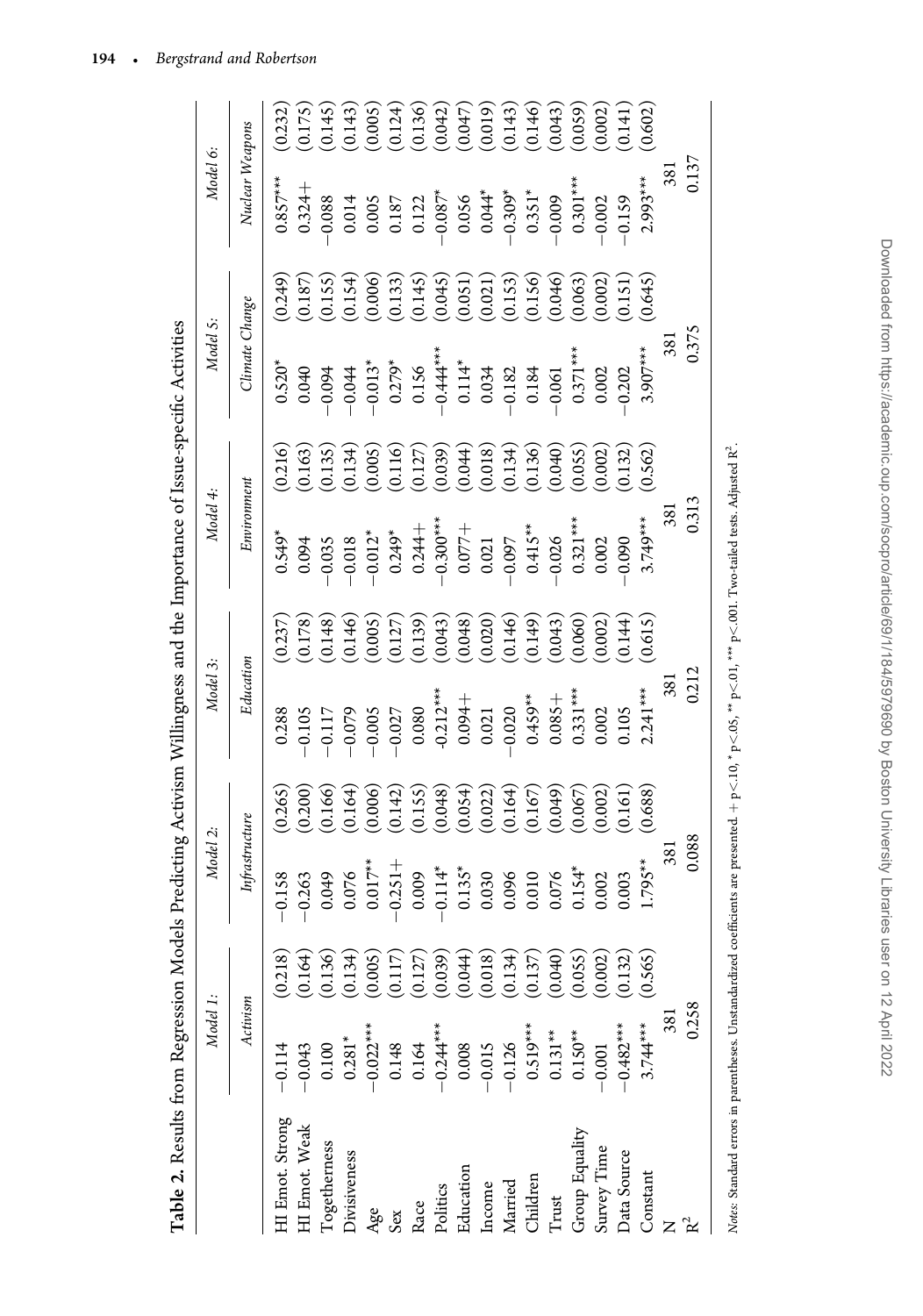nuclear weapons relative to participants from the mainland. Participants in Hawaii who experienced low levels of emotions in response to the missile crisis did not significantly differ from mainlanders on these outcomes in the general models (see Table 2), although subsequent analyses focused on specific emotions do show significant effects for weak emotions, relative to the control group. Unsurprisingly, the largest effects from emotions were on the outcome of controlling the spread of nuclear weapons. Also unsurprisingly, this positive effect was strongest for those most deeply moved by the missile scare ( $b=857$ ,  $p<0.001$ ), although it also approached significance for those slightly affected by the missile alert (b=.324,  $p=0.064$ ) relative to participants not in Hawaii (see Table 2). The unstandardized coefficient for the nuclear weapons outcome  $(b=.857)$  indicates that those in Hawaii who experienced strong emotions as compared to those not in Hawaii were associated with almost a full point increase in believing nuclear weapon control was important: so, for instance, the difference between thinking the issue was moderately important to highly important. The standardized coefficient (betas not reported in tables, but where relevant noted in text) for strong emotions ( $\beta$ =.196) was second only to group equality, surpassing all demographic traits, including political orientation, in the nuclear control model. The experimental conditions had no significant effects on opinions about infrastructure and education, although several demographic variables did.

Believing it is important to engage in activities to protect the environment for future generations (b=.549,  $p=0.012$ ) and address climate change (b=.520,  $p=0.037$ ) also were higher for participants strongly emotionally affected by the crisis relative to participants not in Hawaii. In combination with demographic variables, these factors explained about a third of the variation in issue importance (Model 4: Environment  $R^2$ =.313; Model 5: Climate Change  $R^2$ =.375) (see Table 2). The model assessing the importance of controlling nuclear weapons had a lower R-squared ( $R^2$ =.137). The standardized coefficient for the effect of strong emotions on protecting the environment ( $\beta$ =.120) surpassed most demographic traits—including age, sex, and race—although the effect size was less than that of politics, group equality, or having children.

#### Specific Emotions: Fear, Sadness, Anger, and Shock

For outcomes that showed significant general emotional effects (climate change, environmental protection, and nuclear weapons), we wanted a deeper analysis of the type of emotions in operation. To do so, we ran separate models with each of the four emotion types: fear, sadness, anger, and shock (please see Tables 3, 4, 5 and 6). We then divide those in Hawaii into two groups—those who experienced high or extremely high levels of the emotion and those who experienced no to moderate levels of the emotion—and compare each to the control group on the mainland. This analysis allows us to examine whether there are separate effects for emotion types—for instance, whether experiencing anger in response to the missile scare had different effects from experiencing sadness.

All emotion types had significant positive effects in the nuclear weapons domain, and for almost all, both strong and weak emotions had significant effects relative to the control group (specifically, fear was the only emotion where weak emotions were not significant, but it did approach significance at  $p=0.059$ ). However, as expected, the effect size was larger for those experiencing strong emotions. The standardized coefficients for the effects of the strong emotions of fear, anger, sadness, and shock on nuclear weapon control was larger than all other variables except opinions on group equality (strong emotion  $\beta$ s ranged from .165-.196). This made it more powerful than the demographic variables, including political orientation. For strong emotions, the two largest effect sizes were for fear ( $\beta$ =.196, p<.001) and anger ( $\beta$ =.181, p<.001). Additionally, the unstandardized coefficient for those in Hawaii who experienced strong anger shows that this group was associated with an entire unit increase in concern about controlling nuclear weapons  $(b=1.01)$ , relative to the non-Hawaii group.

Interestingly, in the environmental domain, only one emotion stood out in the results: sadness. Having strong feelings of sadness in response to the missile scare, relative to the control group on the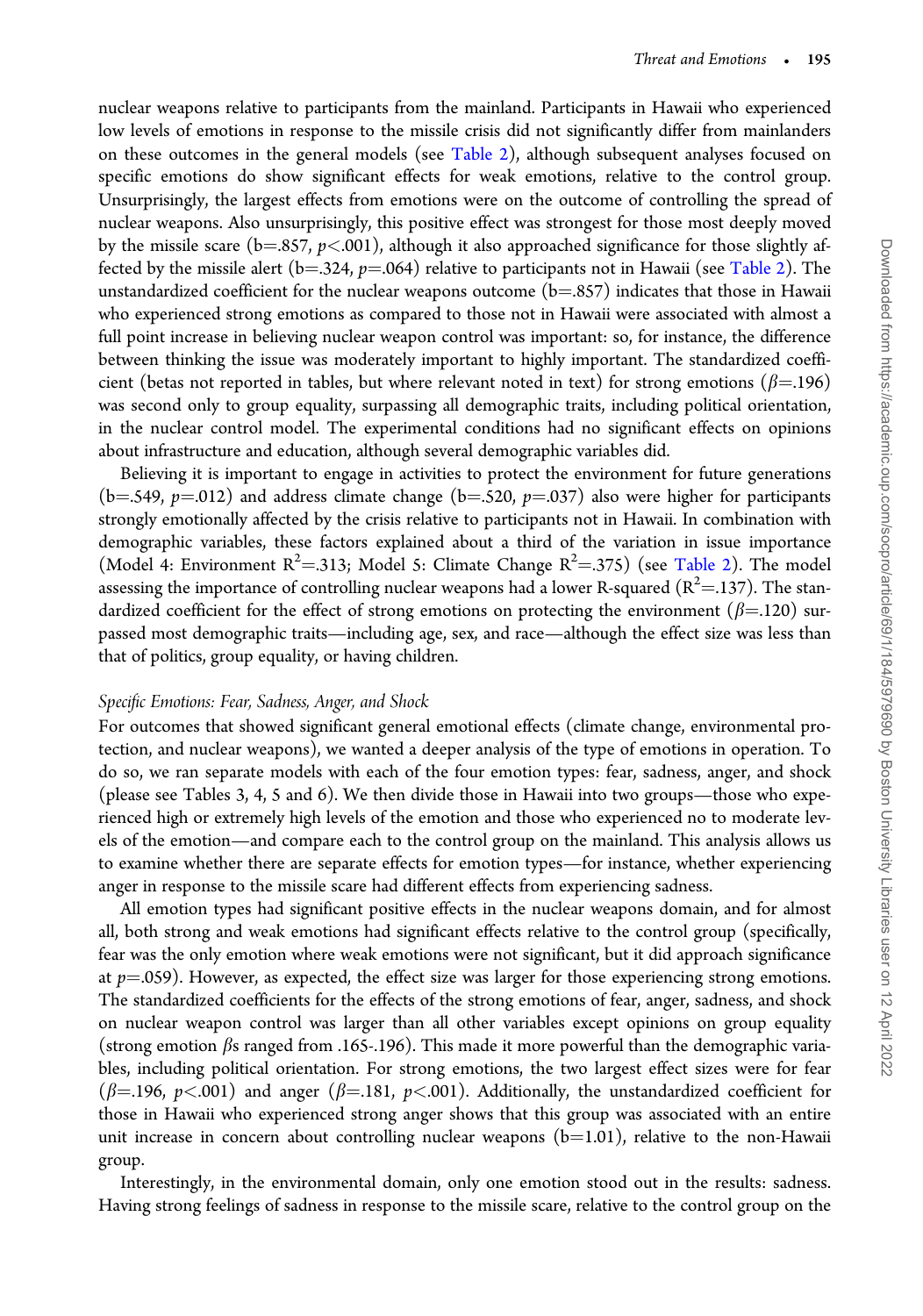|                     | Model 1<br>Environment |         | Model 2<br>Climate Change |         | Model 3<br>Nuclear Weapons |         |
|---------------------|------------------------|---------|---------------------------|---------|----------------------------|---------|
| HI Fear Strong      | $0.402 +$              | (0.223) | 0.395                     | (0.256) | $0.885***$                 | (0.238) |
| <b>HI</b> Fear Weak | 0.163                  | (0.162) | 0.101                     | (0.186) | $0.328+$                   | (0.173) |
| Togetherness        | $-0.024$               | (0.136) | $-0.082$                  | (0.156) | $-0.073$                   | (0.145) |
| Divisiveness        | $-0.004$               | (0.134) | $-0.030$                  | (0.154) | 0.026                      | (0.143) |
| Age                 | $-0.013*$              | (0.005) | $-0.014*$                 | (0.006) | 0.005                      | (0.005) |
| Sex                 | $0.260*$               | (0.117) | $0.287*$                  | (0.134) | 0.179                      | (0.125) |
| Race                | $0.245+$               | (0.127) | 0.157                     | (0.146) | 0.120                      | (0.136) |
| Politics            | $-0.301***$            | (0.039) | $-0.445***$               | (0.045) | $-0.086*$                  | (0.042) |
| Education           | $0.078+$               | (0.044) | $0.116*$                  | (0.051) | 0.060                      | (0.047) |
| Income              | 0.021                  | (0.018) | 0.034                     | (0.021) | $0.044*$                   | (0.019) |
| Married             | $-0.087$               | (0.134) | $-0.172$                  | (0.154) | $-0.295*$                  | (0.143) |
| Children            | $0.429**$              | (0.137) | 0.196                     | (0.157) | $0.345*$                   | (0.146) |
| Trust               | $-0.027$               | (0.040) | $-0.062$                  | (0.046) | $-0.007$                   | (0.043) |
| Group Equality      | $0.320***$             | (0.055) | $0.371***$                | (0.064) | $0.304***$                 | (0.059) |
| <b>Survey Time</b>  | 0.002                  | (0.002) | 0.002                     | (0.002) | $-0.002$                   | (0.002) |
| Data Source         | $-0.082$               | (0.132) | $-0.195$                  | (0.152) | $-0.154$                   | (0.141) |
| Constant            | $3.766***$             | (0.565) | 3.917***                  | (0.648) | $2.962***$                 | (0.602) |
| N                   | 381                    |         | 381                       |         | 381                        |         |
| $R^2$               | 0.307                  |         | 0.371                     |         | 0.137                      |         |

Table 3. The Effects of Fear on the Importance of Issue-Specific Activities

mainland, significantly increased perceptions of the importance of engaging in activities to protect the environment (b=.689,  $p=0.007$ ) and to address climate change (b=.657,  $p=0.026$ ). For environmental protection, the standardized coefficient for strong sadness ( $\beta$ =.127) indicated an effect size that was less than that of political orientation, having children, or concern for group equality, but higher than all other demographics, including age, sex, race, and education. The standardized coefficient for sadness in the climate change model was not as strong  $(\beta=100)$ , but about on par with the effect of education ( $\beta$ =.109).

#### Messaging on Togetherness or Divisiveness

We also wanted to investigate whether quotations from admired leaders after a crisis, especially a war-related threat, could affect participants' attitudes or intended behaviors, in particular regarding nuclear weapons. Most of the outcomes were not affected by the messaging conditions. An exception, however, was activism (see Table 2). Those who read quotations pertaining to war and enemies were more willing to engage in activism than were those in the control group not given quotations (b=.281,  $p=$ .037), an effect not found for those exposed to quotations on peace and togetherness. A number of demographic and control variables—age, politics, children, trust, group equality, and data source—also had significant effects. Overall, these variables explained about a quarter of the variation in willingness to engage in activism (Model 1 Activism:  $R^2 = 258$ ).

#### Demographic and Control Variables

While not of primary interest, several demographic and control variables deserve note. Unsurprisingly, political orientation was significant across the issue domain models, with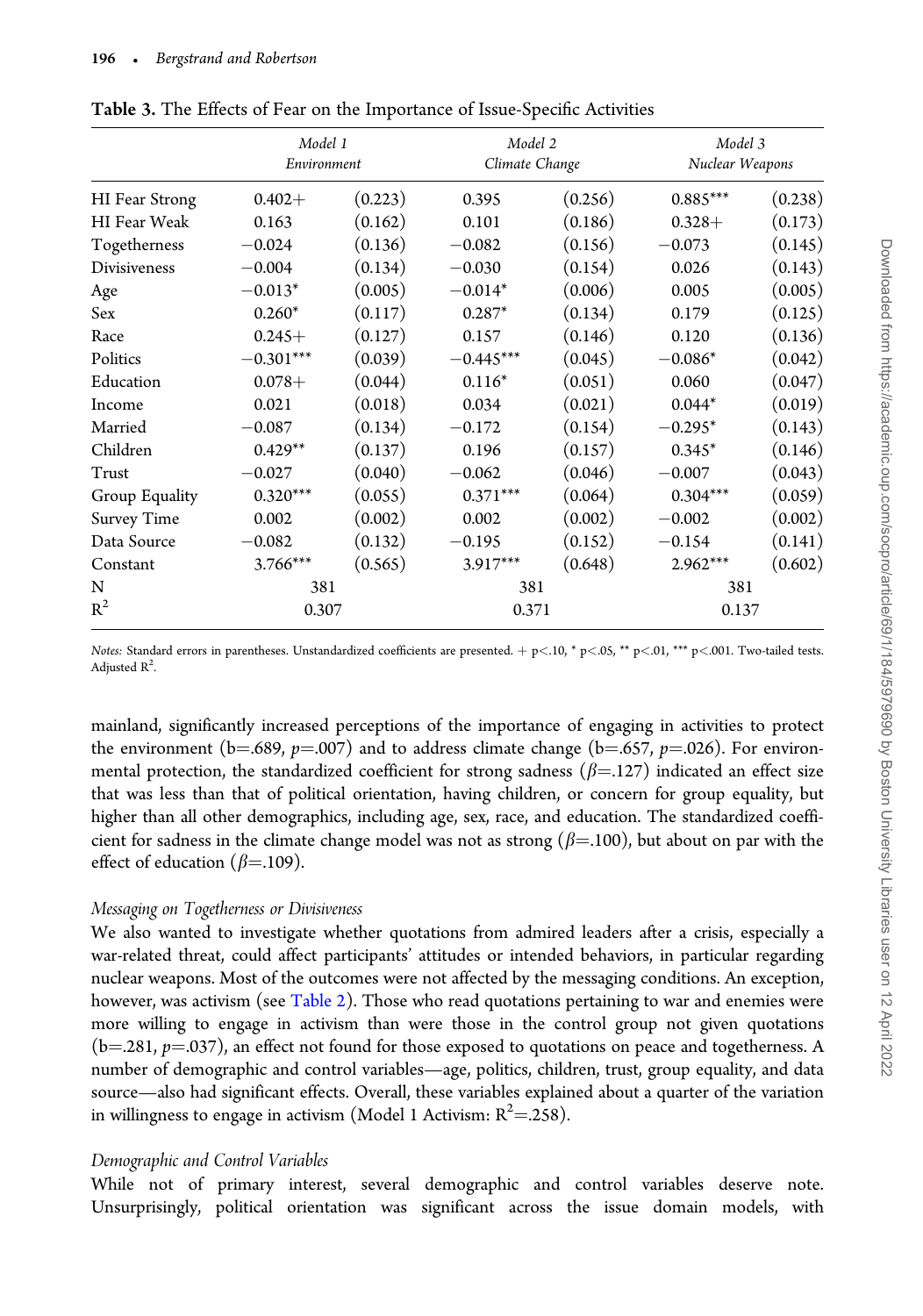|                   | Model 1<br>Environment |         |             | Model 2<br>Climate Change |            | Model 3<br>Nuclear Weapons |  |
|-------------------|------------------------|---------|-------------|---------------------------|------------|----------------------------|--|
| HI Sadness Strong | $0.689**$              | (0.255) | $0.657*$    | (0.293)                   | $0.875**$  | (0.274)                    |  |
| HI Sadness Weak   | 0.129                  | (0.156) | 0.078       | (0.179)                   | $0.396*$   | (0.167)                    |  |
| Togetherness      | $-0.031$               | (0.135) | $-0.089$    | (0.155)                   | $-0.082$   | (0.145)                    |  |
| Divisiveness      | $-0.019$               | (0.134) | $-0.045$    | (0.154)                   | 0.018      | (0.144)                    |  |
| Age               | $-0.013*$              | (0.005) | $-0.014*$   | (0.006)                   | 0.004      | (0.005)                    |  |
| Sex               | $0.243*$               | (0.116) | $0.273*$    | (0.133)                   | 0.191      | (0.125)                    |  |
| Race              | $0.261*$               | (0.127) | 0.174       | (0.145)                   | 0.139      | (0.136)                    |  |
| Politics          | $-0.300***$            | (0.039) | $-0.444***$ | (0.045)                   | $-0.087*$  | (0.042)                    |  |
| Education         | $0.083+$               | (0.044) | $0.120*$    | (0.051)                   | 0.062      | (0.047)                    |  |
| Income            | 0.020                  | (0.018) | 0.033       | (0.021)                   | $0.044*$   | (0.019)                    |  |
| Married           | $-0.100$               | (0.134) | $-0.186$    | (0.153)                   | $-0.309*$  | (0.144)                    |  |
| Children          | $0.433**$              | (0.135) | 0.204       | (0.155)                   | $0.376**$  | (0.145)                    |  |
| Trust             | $-0.029$               | (0.040) | $-0.065$    | (0.046)                   | $-0.014$   | (0.043)                    |  |
| Group Equality    | $0.324***$             | (0.055) | $0.374***$  | (0.063)                   | $0.302***$ | (0.059)                    |  |
| Survey Time       | 0.002                  | (0.002) | 0.002       | (0.002)                   | $-0.002$   | (0.002)                    |  |
| Data Source       | $-0.087$               | (0.131) | $-0.199$    | (0.151)                   | $-0.154$   | (0.141)                    |  |
| Constant          | $3.746***$             | (0.561) | $3.906***$  | (0.645)                   | $3.010***$ | (0.603)                    |  |
| N                 | 381                    |         | 381         |                           | 381        |                            |  |
| $R^2$             | 0.315                  |         | 0.376       |                           | 0.132      |                            |  |

Table 4. The Effects of Sadness on the Importance of Issue-Specific Activities

conservatives placing less importance on these various issues than liberals. Political identification was particularly strong for environmental protection and climate change, and easily the strongest effect across these models. However, this was not true for the nuclear weapons control models, where political orientation was significant, but the effect size ranked lower than several other variables, including the effects of strong and weak emotions, across multiple models. For example, in the general models presented in Table 2, the effect size of politics for environment was  $\beta$ =-.373; for climate change, it was  $\beta$ =-.458, and for controlling nuclear weapons, it was  $\beta$ =-.113. Thus, the effect size of politics on nuclear weapons is about a fourth of what it is for the environmental outcomes. Another demographic variable with widespread effects was having children. This was significant and positive for willingness to engage in activism, and for support for the issue domains of education, environment, and nuclear weapons control (as well as all subsequent emotion-type analyses of environmental protection and nuclear weapons control). Finally, beliefs about group equality had pervasive effects and was significant in all models.

#### DISCUSSION

These results show that being in Hawaii and having emotional reactions to the missile threat were significantly and positively correlated with concern about controlling the spread of nuclear weapons, relative to participants not in Hawaii. Emotions of all types mattered in the nuclear domain: fear, anger, shock, and sadness. Strong emotions of fear were significant and positive for controlling nuclear weapons, which makes sense given the nature of the threat and fear of death or harm. This is informative because multiple studies have shown fear to have demobilizing effects; however, this is typically evaluated for activism and in relation to repression. We find that fear stemming directly from a threat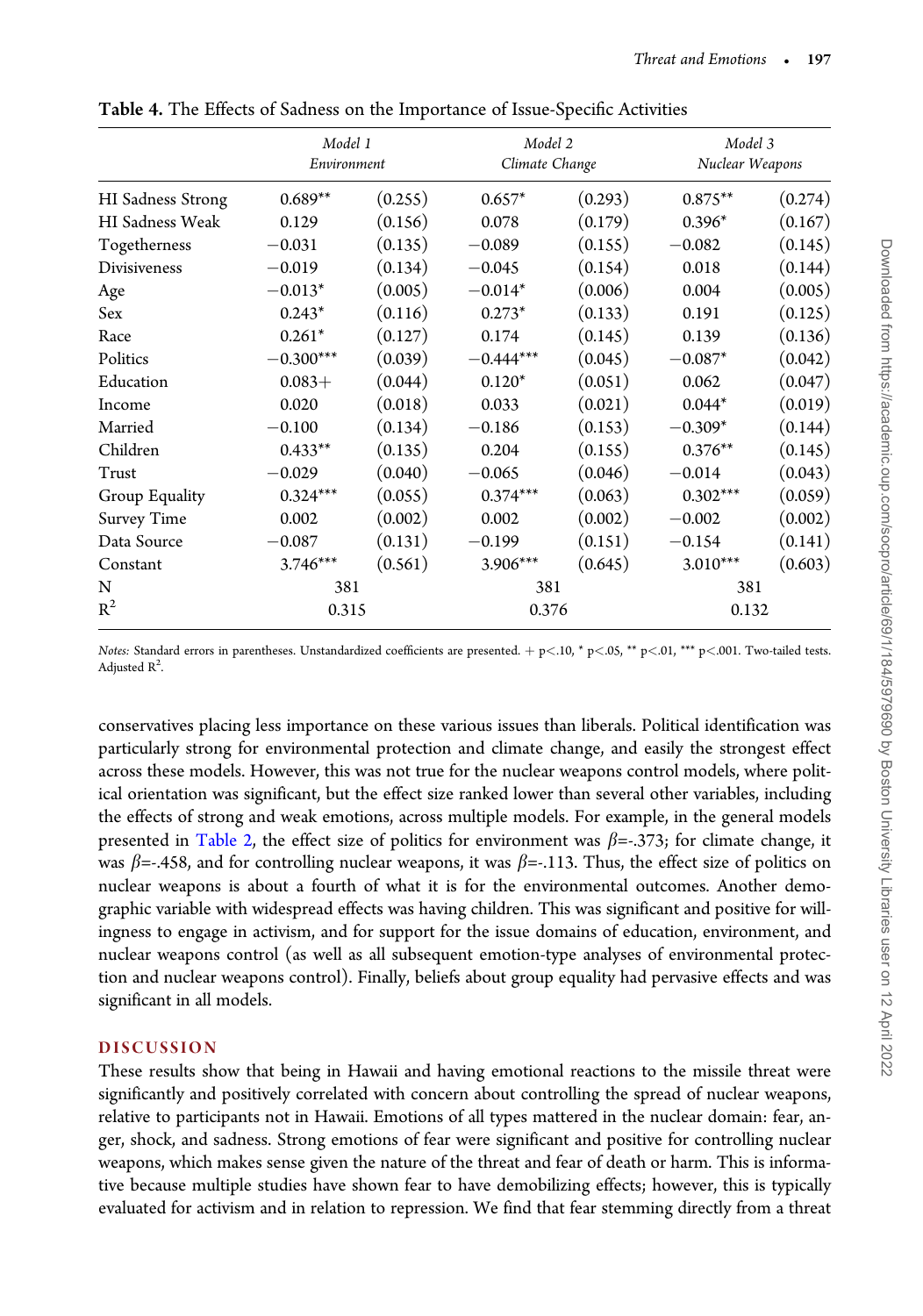|                     | Model 1<br>Environment |         | Model 2<br>Climate Change |         | Model 3<br>Nuclear Weapons |         |
|---------------------|------------------------|---------|---------------------------|---------|----------------------------|---------|
| HI Anger Strong     | 0.299                  | (0.270) | 0.164                     | (0.310) | $1.008^{***}\,$            | (0.288) |
| HI Anger Weak       | 0.215                  | (0.157) | 0.186                     | (0.180) | $0.375*$                   | (0.167) |
| Togetherness        | $-0.026$               | (0.136) | $-0.085$                  | (0.156) | $-0.073$                   | (0.145) |
| <b>Divisiveness</b> | $-0.003$               | (0.134) | $-0.026$                  | (0.154) | 0.026                      | (0.143) |
| Age                 | $-0.013**$             | (0.005) | $-0.014*$                 | (0.006) | 0.003                      | (0.005) |
| Sex                 | $0.274*$               | (0.116) | $0.309*$                  | (0.134) | 0.197                      | (0.124) |
| Race                | $0.247+$               | (0.127) | 0.162                     | (0.146) | 0.118                      | (0.136) |
| Politics            | $-0.303***$            | (0.039) | $-0.447***$               | (0.045) | $-0.089*$                  | (0.042) |
| Education           | $0.078+$               | (0.044) | $0.114*$                  | (0.051) | 0.062                      | (0.047) |
| Income              | 0.021                  | (0.018) | 0.034                     | (0.021) | $0.043*$                   | (0.019) |
| Married             | $-0.090$               | (0.134) | $-0.175$                  | (0.154) | $-0.306*$                  | (0.143) |
| Children            | $0.443**$              | (0.136) | 0.220                     | (0.157) | $0.357*$                   | (0.145) |
| Trust               | $-0.030$               | (0.040) | $-0.066$                  | (0.046) | $-0.011$                   | (0.042) |
| Group Equality      | $0.318***$             | (0.055) | $0.366***$                | (0.064) | $0.304***$                 | (0.059) |
| Survey Time         | 0.002                  | (0.002) | 0.002                     | (0.002) | $-0.002$                   | (0.002) |
| Data Source         | $-0.082$               | (0.133) | $-0.191$                  | (0.152) | $-0.167$                   | (0.141) |
| Constant            | 3.809***               | (0.564) | $3.972***$                | (0.647) | $3.055***$                 | (0.601) |
| N                   | 381                    |         | 381                       |         | 381                        |         |
| $R^2$               | 0.306                  |         | 0.369                     |         | 0.136                      |         |

Table 5. The Effects of Anger on the Importance of Issue-Specific Activities

increases perceptions that the issue is important. This, in turn, may expand the mobilization potential: the reservoir of people who could be mobilized by a social movement, which includes people who have positive attitudes toward the movement's goals and are willing to participate in activism (Klandermans and Oegema 1987). Anger, too, increased concern about the importance of controlling nuclear weapons, supporting extant literature's findings on the potential mobilizing effects of moral outrage (Jasper 2018).

One interesting finding is that there was a shadow effect from the nuclear threat that crossed over into other arenas. While the more-often studied emotions of anger and fear did have strong effects on the directly relevant outcome of nuclear weapons, it was sadness that most influenced attitudes on environmental issues. Emotions like anger run hot, spurring action. But could a less arousing emotion, like sadness, trigger a different set of consequences, such as thoughtfulness and reflection? This might explain its ability to influence different domains. Believing that a missile is imminent is likely to raise concerns about self and loved ones, but people might also look out the window and contemplate all of it being destroyed, flora and fauna included. In the face of such complete annihilation, concern for the environment could become permanently elevated. It is also possible that staring down the barrel of an apocalypse in one form (nuclear) could make future looming crises more believable. Climate change, unchecked, will have significant effects on both human populations and ecosystems. There are a number of inherent difficulties to the public's understanding of climate change (Weber and Stern 2011), as well as psychological barriers, i.e., "the dragons of inaction" (Gifford 2011), that make taking action on climate change and environmental sustainability difficult. Perhaps being able to "feel" the possibility of an imminent loss of life helps to form an emotional bridge to understanding future losses due to climate change. And feelings of sadness may be particularly central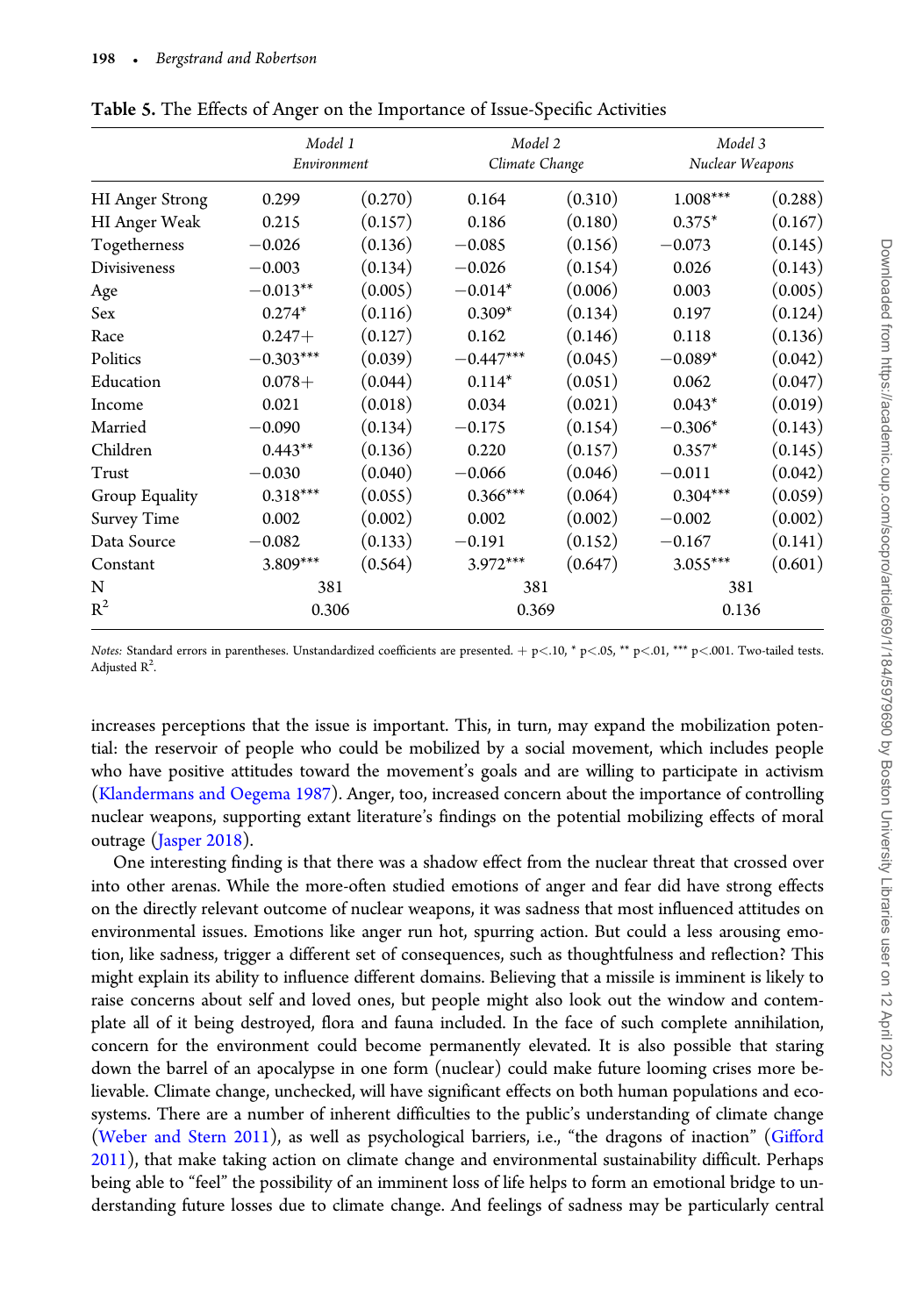|                      | Model 1<br>Environment |         |             | Model 2<br>Climate Change |            | Model 3<br>Nuclear Weapons |  |
|----------------------|------------------------|---------|-------------|---------------------------|------------|----------------------------|--|
| HI Shock Strong      | 0.297                  | (0.192) | 0.238       | (0.221)                   | $0.614**$  | (0.206)                    |  |
| <b>HI</b> Shock Weak | 0.184                  | (0.170) | 0.145       | (0.195)                   | $0.393*$   | (0.182)                    |  |
| Togetherness         | $-0.028$               | (0.136) | $-0.086$    | (0.156)                   | $-0.081$   | (0.145)                    |  |
| <b>Divisiveness</b>  | $-0.003$               | (0.134) | $-0.028$    | (0.154)                   | 0.030      | (0.144)                    |  |
| Age                  | $-0.013*$              | (0.005) | $-0.014*$   | (0.006)                   | 0.004      | (0.005)                    |  |
| Sex                  | $0.269*$               | (0.117) | $0.301*$    | (0.134)                   | 0.203      | (0.125)                    |  |
| Race                 | $0.250+$               | (0.127) | 0.163       | (0.146)                   | 0.131      | (0.136)                    |  |
| Politics             | $-0.303***$            | (0.039) | $-0.447***$ | (0.045)                   | $-0.091*$  | (0.042)                    |  |
| Education            | $0.076+$               | (0.044) | $0.113*$    | (0.051)                   | 0.054      | (0.048)                    |  |
| Income               | 0.022                  | (0.018) | $0.034+$    | (0.021)                   | $0.046*$   | (0.019)                    |  |
| Married              | $-0.090$               | (0.134) | $-0.175$    | (0.154)                   | $-0.302*$  | (0.144)                    |  |
| Children             | $0.439**$              | (0.136) | 0.212       | (0.157)                   | $0.373*$   | (0.146)                    |  |
| Trust                | $-0.029$               | (0.040) | $-0.065$    | (0.046)                   | $-0.012$   | (0.043)                    |  |
| Group Equality       | $0.317***$             | (0.055) | $0.367***$  | (0.063)                   | $0.296***$ | (0.059)                    |  |
| Survey Time          | 0.002                  | (0.002) | 0.002       | (0.002)                   | $-0.002$   | (0.002)                    |  |
| Data Source          | $-0.085$               | (0.133) | $-0.196$    | (0.152)                   | $-0.157$   | (0.142)                    |  |
| Constant             | $3.811***$             | (0.564) | 3.972***    | (0.647)                   | $3.066***$ | (0.604)                    |  |
| N                    | 381                    |         | 381         |                           | 381        |                            |  |
| $R^2$                | 0.306                  |         | 0.370       |                           | 0.128      |                            |  |

Table 6. The Effects of Shock on the Importance of Issue-Specific Activities

to forming this connection. This then could help address one of the primary difficulties in raising concern about climate change –that people believe it is too distant and abstract to affect their own lives. Indeed, the lack of significant effects for infrastructure and education lend credence to this argument. We included them to assess whether experiencing an event that made mortality more salient resulted in more future-forward thinking, such as investing in infrastructure and education. Theoretically, one could worry about the destruction of bridges and roads due to a nuclear bomb, but it certainly pulls on the heart strings less than a radioactive ocean or flattened forest.

It is also worth noting that sounding the drums of war inspired greater willingness to participate in activism, an effect not found through messages of peace and togetherness. Literature finds that there is mobilizing power to threats (Almeida 2019; McVeigh 1999). Our results suggest that being exposed to wording that evokes the idea of threats, divisiveness, and enemies may translate into greater willingness to engage in political action. Overall, our attempts at using messaging after the crisis to influence participants' attitudes was largely ineffective. This could be due to weaknesses in the experimental manipulation; there may be stronger ways to communicate these messages than quotations from admired leaders. But it also could attest to the strength of what really matters: experiencing and reacting to the threat itself.

Several demographic and control variables were significant in the models. Group equality captures opinions about hierarchy or egalitarianism across groups in society and appears to have far-reaching effects. Also, of interest is the effect of having children. Arguably, having children raises the stakes of future-oriented issues, and we did see higher levels of concern for parents in arenas such as education, the environment, and nuclear weapons. This could be due to the recognition that action is not just to be taken for current generations, but to protect a world for future ones as well. But having children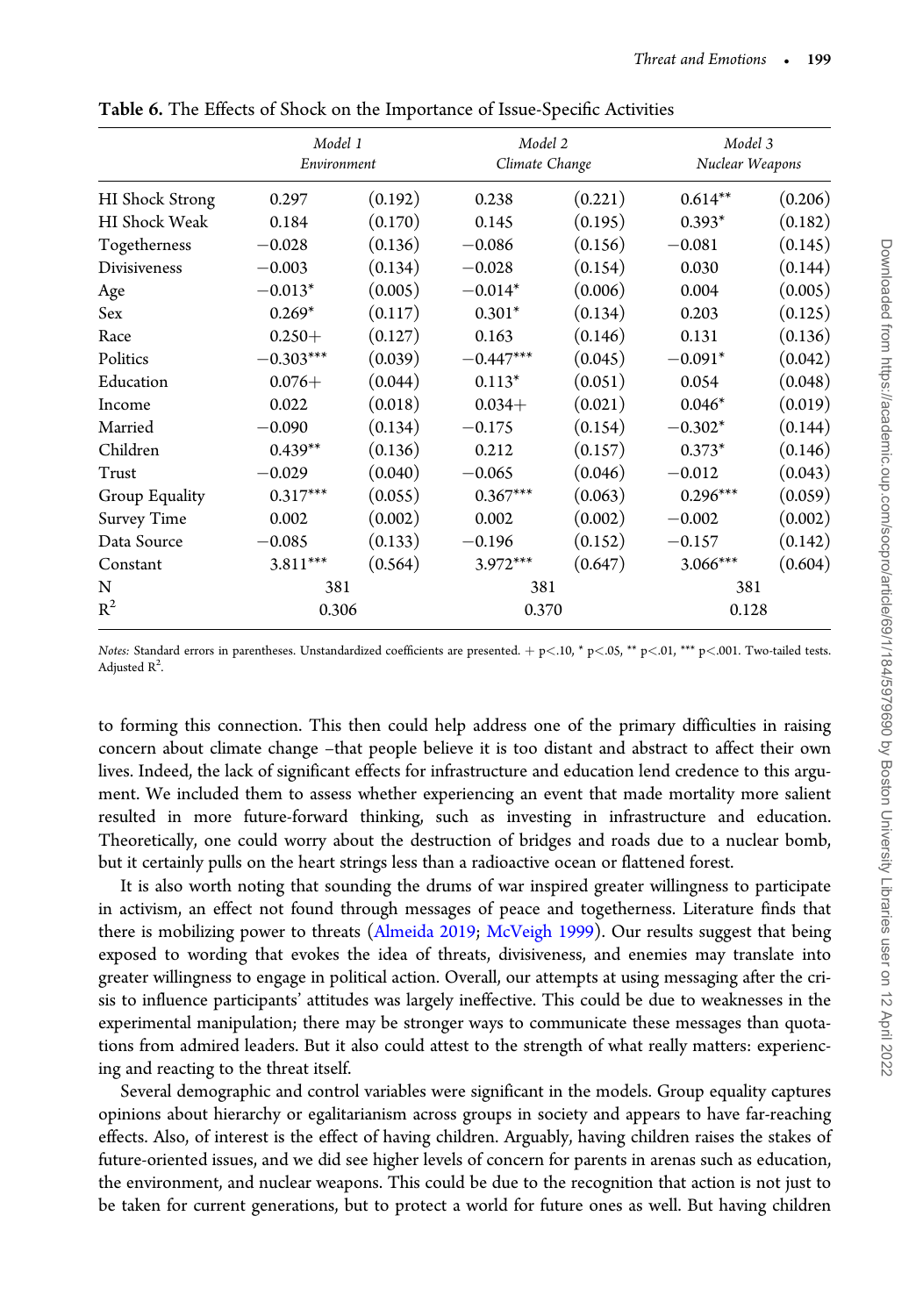also increased willingness to engage in activism, running counter to biographical availability which suggests that they will serve as a constraint (Wiltfang and McAdam 1991). Here, though, they seem to inspire action, perhaps by making action seem more urgent or needed, not just personally but for one's children.

Finally, the effects of political orientation were quite interesting. As expected, political orientation had strong effects in the environment and climate change models, with conservatives placing lower importance on these issues than liberals. Puzzling, though, is that it played a much smaller role in the control of nuclear weapons. Nuclear disarmament and peace movements have traditionally been associated with leftist politics. So why was the effect of political affiliation so comparatively weak? One idea is that the threat itself had cross-cutting effects, raising concern about the issue for people across the political spectrum. Emotional reactions had strong and pervasive effects in the nuclear domain, suggesting that such emotions became more powerful than typical demographic influences in determining support for an issue. Indeed, in terms of effect size, the effect of emotions was larger than the effect of political identity. Perhaps such threats move conversation out of the more abstract "identity and values" realm and into the concrete "this is a specific problem that we need to address" realm. This could be promising for overcoming partisan differences on issues.

It is important to note that there are limitations to the study; natural experiments lack the control of laboratory experiments, allowing for the greater possibility of confounding influences. It is difficult to separate the effects of being in Hawaii from the effects of the missile scare, which could matter given its political leanings and status as an island in an era of climate change. We tried to minimize such effects through selection of our control group and inclusion of statistical controls, but the possibility remains. In terms of climate change, we did look at survey data by state in response to a question close to our own and found similar baseline rates between our control states and Hawaii (percentage of respondents who think citizens should do more to address global warming: CA: 67 percent OR: 65 percent RI: 65 percent NJ: 69 percent HI: 69 percent) (Marlon et al. 2019). Further, studying the effect of emotions offers an advantage in terms of analytic clarity. If the effects were limited to traits associated with being in Hawaii, we would not predict any differences across those strongly emotionally affected and weakly emotionally affected by the ballistic missile threats, since both groups are in Hawaii. But we do see such differences, repeatedly across models. This suggests that the missile scare, and its resulting emotional impact, is the source of at least some of these effects. Notably, the missile scare was featured on the national news. So even people in our "control" states were likely aware of the threat. Thus, the real experimental condition is one of increased salience, and a feeling of personal threat, not merely one of awareness. Another limitation is that the emotions are self-reported, and people might misremember or downplay their reactions, especially after realizing the missile alert was false. However, this is an area where the mixed research methods design could provide an advantage. The survey starts by asking respondents to remember and walk through their experiences during the time period of the missile crisis, which could result in more thoughtful or accurate answers in the survey section. Finally, our study looked at short-term effects, those that emerged within a week of the event, and whether such effects are ephemeral or longlasting is a question for a longer-term follow-up study. But we can say that the spark was there—for those most emotionally affected, the threat of nuclear weapons was no longer a distant possibility, but an issue that required action.

#### **CONCLUSION**

A nuclear bomb causes more than just death—it causes destruction. There are losses from the immediate impact, but also there is the potential for radioactive fallout and long-term environmental contamination affecting both ecosystems and future generations. Thus, not just an individual, but surrounding natural areas, community structures (attachment to place), neighbors and loved ones, are all at risk. A person's veritable universe can be obliterated. In interviews with Hiroshima survivors,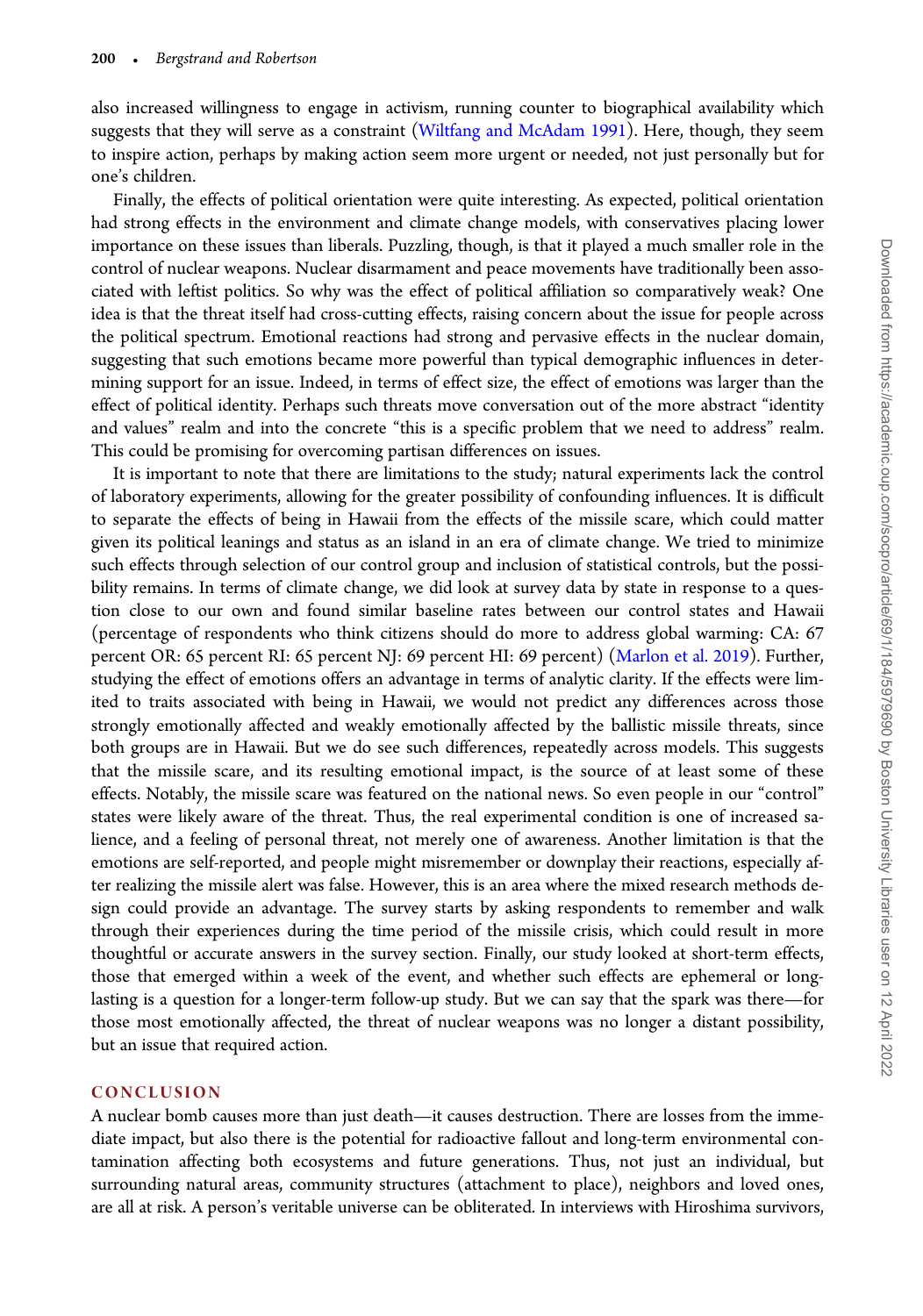Robert Jay Lifton encountered concerns that "none can escape the poison" but also concerns that "trees, grass, and flowers would never again grow in Hiroshima" (1964:197). He goes on to write that the second was conveyed more emotionally and more frequently than the first; survivors feared that "Nature was drying up altogether; life was being extinguished at its source—suggesting an ultimate form of desolation which not only encompassed human death but went beyond it" (p. 197).

Despite the horrors such a weapon can yield, remarkably few think about it in their daily lives. The nuclear issue seems complex and hard to reconcile, the potential effects unlikely and distant. Climate change, too, has many of the traits of nuclear disarmament—complicated, abstract, requires international coordination, distant, and seen as unlikely to personally affect an individual. Perhaps these are exactly the traits of an issue where a threat has the most potential to change opinions and behaviors—issues that feel unreal and divorced from everyday life, ones that seem abstract and improbable until they arrive at the doorstep. And it is possible that personally experiencing the effects of a threat can transform it from surreal to real, increasing the perception that it is an immediate problem worth addressing. By forging a personal connection to an abstract problem, threats and emotions may be one way to overcome some of the barriers faced by more intangible, long-term, or future-oriented issue-based movements as activists work to rally the public to their cause. Specifically, such events could create a window that increases the effectiveness of strategies such as investing in public outreach and education, tying the threat to larger social or environmental problems, and drawing clear connections between threat prevention and movement goals.

#### **REFERENCES**

- Almeida, Paul D. 2019. "The Role of Threat in Collective Action." Pp. 43–62 in The Wiley Blackwell Companion to Social Movements, 2nd ed.,edited by David A. Snow, Sarah A. Soule, Hanspeter Kriesi, and Holly J. McCammon. Oxford, UK: John Wiley & Sons.
- Azab, Marian, and Wayne Santoro. 2017. "Rethinking Fear and Protest: Racialized Repression of Arab Americans and Mobilization Benefits of Being Afraid." Mobilization: An International Quarterly 22(4):473–491.
- Barberena, Laura, Hortencia Jiménez, and Michael P. Young. 2014. "'It Just Happened': Telescoping Anxiety, Defiance, and Emergent Collective Behavior in the Student Walkouts of 2006." Social Problems 61(1):42–60
- Benford, Robert D. 1993. "'You Could be the Hundredth Monkey': Collective Action Frames and Vocabularies of Motive within the Nuclear Disarmament Movement." Sociological Quarterly 34(2):195–216.
- Bergstrand, Kelly, and Brian Mayer. 2017. "Transformative Environmental Threats: Behavioral and Attitudinal Change Five Years after the Deepwater Horizon Oil Spill." Environmental Sociology 3(4):348–358.
- Birkland, Thomas A. 1998. "Focusing Events, Mobilization, and Agenda Setting." Journal of Public Policy 18(1):53–74.
- Bray, Laura A., Thomas E. Shriver, and Alison E. Adams. 2019. "Mobilizing Grievances in an Authoritarian Setting: Threat and Emotion in the 1953 Plzeň Uprising." Sociological Perspectives  $62(1)$ :77-95.
- Caren, Neal, Sarah Gaby, and Catherine Herrold. 2017. "Economic Breakdown and Collective Action." Social Problems 64:133–155.
- Fiske, Susan T. 1987. "People's Reactions to Nuclear War: Implications for Psychologists." American Psychologist 42(3):207–216.
- Fiske, Susan T., Felicia Pratto, and Mark A. Pavelchak. 1983. "Citizens' Images of Nuclear War: Content and Consequences." Journal of Social Issues 39(1):41–65.
- Gamson, William. 1992. Talking Politics. New York: Cambridge University Press.
- Gifford, Robert. 2011. "The Dragons of Inaction: Psychological Barriers that Limit Climate Change Mitigation and Adaptation." American Psychologist 66(4):290–302.
- Goodwin, Jeff, James M. Jasper and Francesca Polletta, eds. 2001. Passionate Politics: Emotions and Social Movements. Chicago, IL: University of Chicago Press.
- Gould, Deborah B. 2009. Moving Politics: Emotion and ACT UP's fight against AIDS. Chicago, IL: University of Chicago Press.
- Hauser, Christine. 2017. "Hawaii Wants to Be Prepared for a Nuclear Attack by North Korea." New York Times, July 25. https://www.nytimes.com/2017/07/25/us/hawaii-nuclear-korea-north.html.
- Jacobson, Ginger. 2016. "The Sociology of Emotions in a Contested Environmental Illness Case: How Gender and the Sense of Community Contribute to Conflict." Environmental Sociology 2(3):238–253.
- Jasper, James M. 1997. The Art of Moral Protest. Chicago, IL: University of Chicago Press.